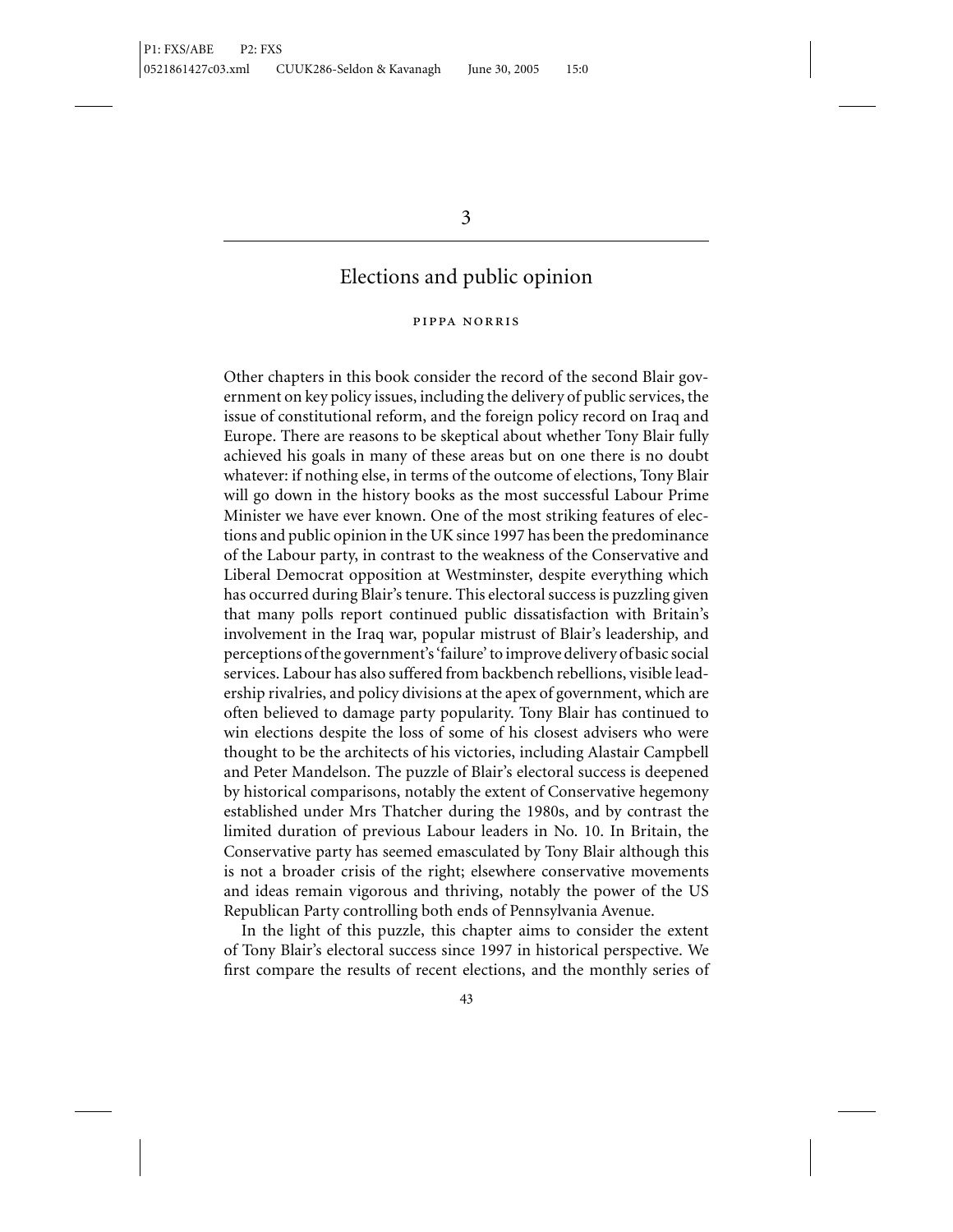published opinion polls, against historical precedents. Building on this foundation, we then analyze the relative importance of four main factors associated with voting for Labour during the 2005 general election, focusing upon the personal appeal of Tony Blair compared with the government's performance in office, the ideological location of the Labour Party in the center of the political spectrum, and the social basis of the Labour vote. We also consider the role of partisan bias in the electoral system in contributing toward Labour's electoral success. Lastly, the conclusion reflects upon the broader implications of Blair's electoral success and considers whether this pattern will continue as an enduring legacy, representing a partisan realignment which will outlast his leadership.

#### **Tony Blair's electoral success in historic perspective**

One of the most remarkable achievements of Tony Blair is the fact that no previous Labour leader has ever won re-election with a sufficient parliamentary majority to last a full second term – let alone managed to be re-elected for a third successive time. Clement Atlee's landslide victory in 1945 was followed by a majority which shrank to just five in 1950, with subsequent defeat the next year. Harold Wilson consolidated his 1964 victory by winning a majority of more than a century in 1966, before Ted Heath trumped him four years later. The 1997 general election first swept Tony Blair triumphantly into Downing Street with a massive landslide of seats, producing a majority of 178, the largest for any postwar government. The 2001 contest confirmed new Labour's ascendancy at Westminster, leaving their majority almost untouched at 167. From 2001 to 2005 the monthly opinion polls, and votes cast in the series of local, by-elections, and European election results, indicated that Blair's honeymoon with the British public was becoming stale. For these reasons, many anticipated that the May 2005 general election could well produce a close result. Indeed, the regular swing of the pendulum in post-war British politics usually brings a rotation of the parties in power. The election on 5 May 2005 broke records, however, by producing the third straight Labour victory in a row. The closest post-war parallel was Mrs. Thatcher's hat trick from 1979, 1983 and 1987. The 2005 general election returned 356 Labour members, generating a solid 66-seat parliamentary majority for the Labour government, although based on a far lower share of the vote.

Figure 3.1 illustrates the extent of Labour's success since 1997 at Westminster – and the extent of Conservative failure. The shrinkage in the number of Labour MPs in 2005, combined with a greater propensity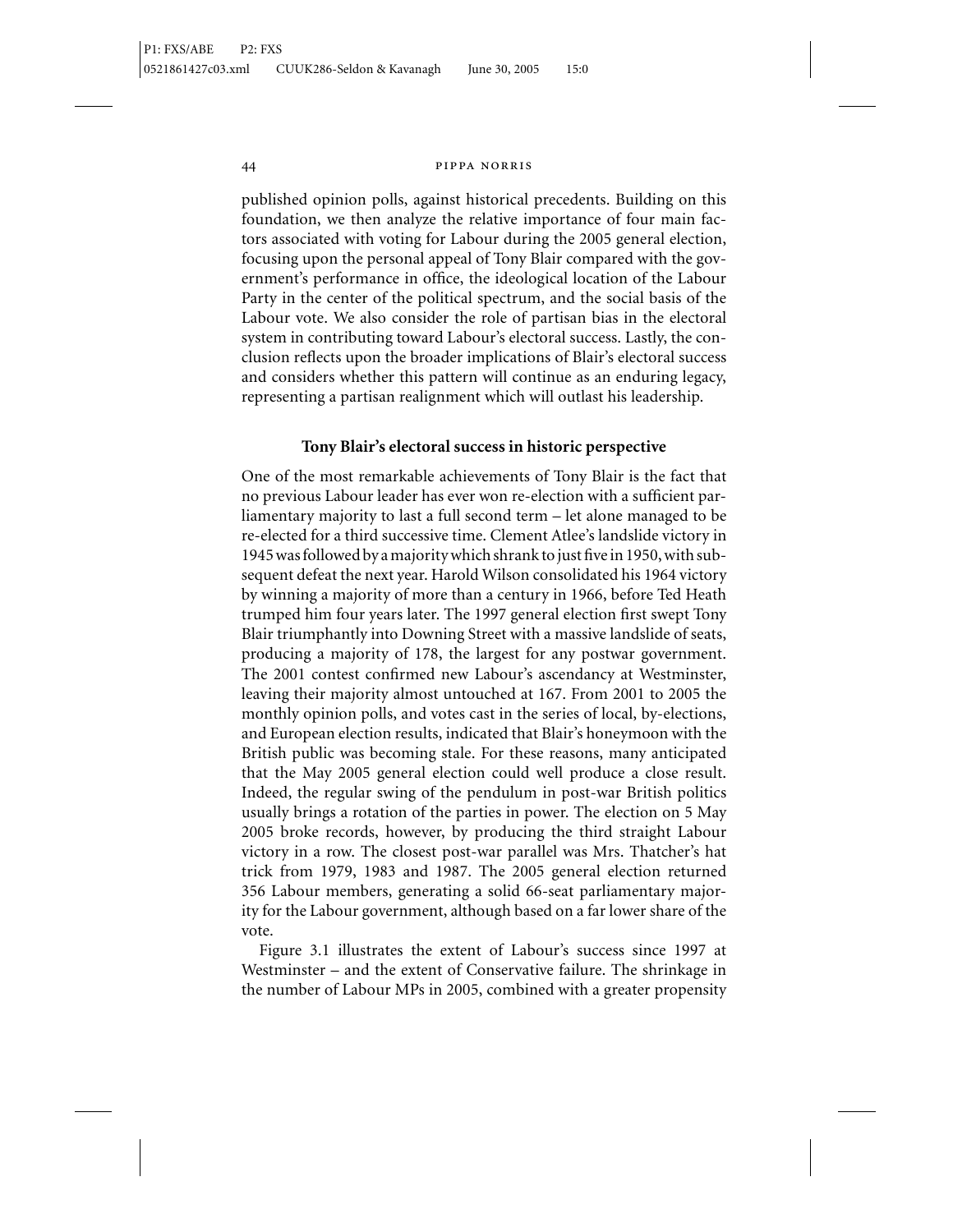

Figure 3.1. The distribution of seats in the UK House of Commons, 1900–2005 *Sources:* Colin Rallings and Michael Thrasher (eds.) *British Electoral Facts 1832–1999*. (Aldershot: Ashgate, 2000) and *The British Parliamentary Constituency Database, 1992–2005.*

towards backbench rebellions, makes the government potentially more vulnerable to problems in steering through its ambitious program of 45 new bills outlined in the Queen's speech after the election. The chapter by Cowley in this volume documents the rise of parliamentary rebellions on key issues such as student top up fees. Nevertheless Blair still enjoys a more comfortable parliamentary majority than Mrs. Thatcher had in 1979, as well as a greater margin than experienced both by John Major in 1992 and by Harold Wilson in 1964 and 1974.

Figure 3.1 also demonstrates how disastrously the Conservatives were decimated by the 1997 general election, plunging from 336 to 165 MPs under the leadership of John Major. The party flat-lined in the next election, making a net gain of just one additional member under William Hague. Table 3.1 indicates how the Conservatives performed more strongly in 2005 by making 32 net seat gains under Michael Howard. The party experienced an infusion of new blood with the entry of 53 new Conservative MPs, including three dozen challengers who defeated Labour and Liberal Democrat members, while the remainder inherited Conservative seats from retiring incumbents. This influx is important, as a source of fresh energy and a broader pool of younger talent which should help the opposition mount a more effective leadership team in future contests. The Conservative benches rose to 197 MPs, representing about a third of the House of Commons.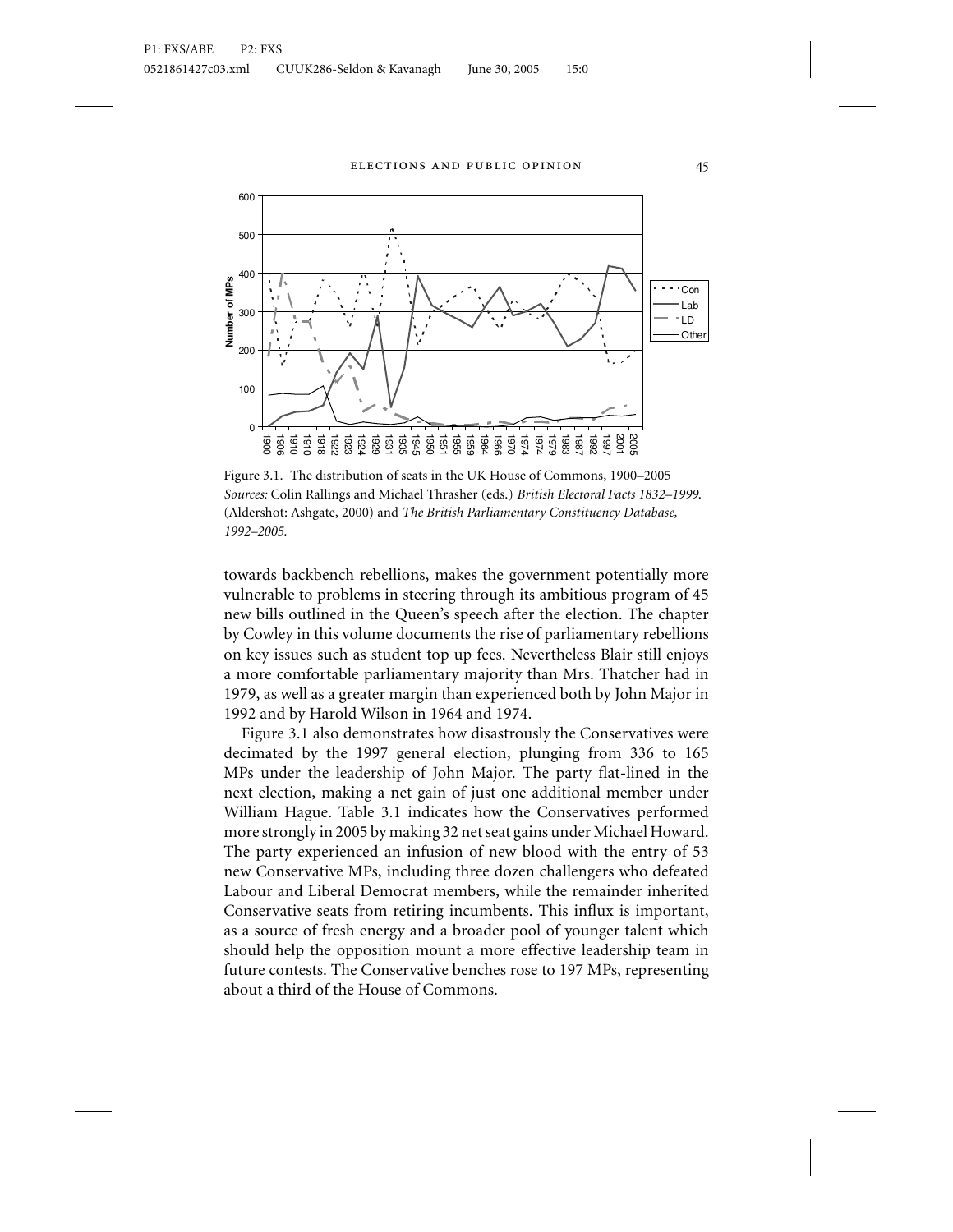| Table 3.1. UK general election results 2001–5 |  |  |  |  |  |
|-----------------------------------------------|--|--|--|--|--|
|-----------------------------------------------|--|--|--|--|--|

|                                  |      | Share of the UK vote (%) |        |                             | Number of UK MPs            |                             |               |
|----------------------------------|------|--------------------------|--------|-----------------------------|-----------------------------|-----------------------------|---------------|
|                                  | 2001 | 2005                     | Change | 2001<br>General<br>election | 2001<br>notional<br>results | 2005<br>General<br>election | Net<br>change |
| Labour                           | 40.7 | 35.2                     | $-5.5$ | 412                         | 402                         | 355                         | $-47$         |
| Conservative                     | 31.7 | 32.3                     | 0.6    | 166                         | 165                         | 197                         | 32            |
| Liberal Democrat                 | 18.3 | 22                       | 3.7    | 52                          | 51                          | 62                          | 11            |
| Scottish National                | 1.8  | 1.5                      | $-0.3$ | 5                           | $\overline{4}$              | 6                           | 2             |
| Plaid Cymru                      | 0.7  | 0.6                      | $-0.1$ | $\overline{4}$              | $\overline{4}$              | 3                           | $^{-1}$       |
| UK Independence<br>Party         | 1.5  | 2.3                      | 0.8    | $\Omega$                    |                             | $\mathbf{0}$                | $\mathbf{0}$  |
| Green                            | 0.6  | 1                        | 0.4    | $\Omega$                    |                             | $\mathbf{0}$                | $\mathbf{0}$  |
| <b>British National</b><br>Party | 0.2  | 0.7                      | 0.5    | $\Omega$                    |                             | $\Omega$                    | $\Omega$      |
| Other                            | 4.5  | 4.4                      | $-0.1$ | 19                          | 19                          | 22                          | 3             |
| Speaker                          |      |                          |        | 1                           | 1                           | 1                           | $\mathbf{0}$  |
| Turnout                          | 59.4 | 60.9                     | 1.5    |                             |                             |                             |               |
| Lab to Con swing                 |      |                          | 3.3    | 659                         |                             | 646                         | $-13$         |
| Labour majority                  |      |                          |        | 165                         | 158                         | 66                          | $-92$         |

(i) The actual results in June 2001. (ii) The 'notional' results of the June 2001 election when calculated under the new Scottish boundaries.

*Sources: The British Parliamentary Constituency Database, 1992–2005;* David Denver, Colin Rallings and Michael Thrasher (eds.) *Media Guide to the new Scottish Westminster Parliamentary Constituencies.* (BBC/ITN/PA/Sky, University of Plymouth, 2004).

But any celebration at Conservative Central Office was quickly mitigated by the realisation that, despite the seat gains, the party had made only painfully modest progress in boosting their share of popular support: winning 30.7% of the UK vote in 1997, 31.7% in 2001, and 32.3% in 2005. Indeed their performance in vote share was highly uneven across the nation, falling further in some of their weakest regions, such as Scotland and the North of England, as well as in Labour seats, while recovering best in their own seats and in the leafy suburbs and shires of the South East and Greater London. They received support from just one fifth of the total electorate. The party essentially speaks for rural England; they have only one MP in the whole of Scotland, just three in Wales, and none in Birmingham, Newcastle, Sheffield, Leeds, Liverpool, and Manchester. The following day, Michael Howard announced that he would stand down as leader, after the new leadership selection rules had been agreed within the party; the fourth Conservative leaders whom Blair had outlasted.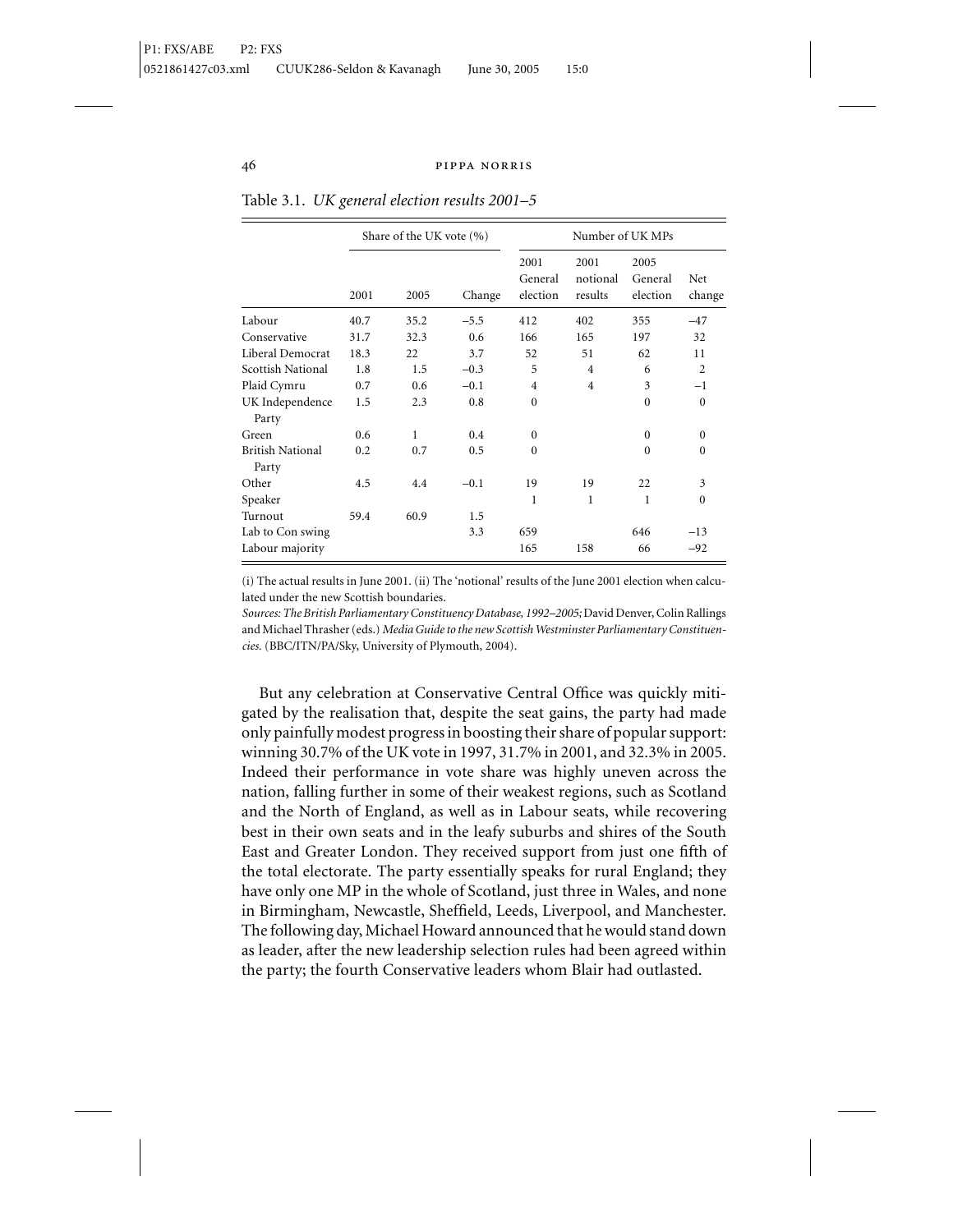

Figure 3.2. The percentage share of the UK vote, 1900–2005 *Source:* Colin Rallings and Michael Thrasher (eds.), *British Electoral Facts 1832–1999.* (Aldershot: Ashgate, 2000) and *The British Parliamentry Constituency Database, 1992–2005.*

The fall in the Labour Party share of the UK vote by –5.5% in the May 2005 general election did make the party far more vulnerable in subsequent contests; a further 2.3% Lab-Con uniform national total swing in the next general election would deprive the government of its overall parliamentary majority (see Table 3.2). But the electoral challenge facing the main opposition party remains formidable. It would still take a 4.8% uniform national total swing in the next general election to make the Conservatives the largest party in a hung parliament. And it would take a substantial 7.6% swing to propel them back into power with an overall parliamentary majority. The closest historical parallel would be Mrs Thatcher's 1979 triumph over Jim Callaghan in 1979, following the Winter of Discontent, which generated an 8.2% swing. The Conservative Party share of the vote would need to be at least a dozen points ahead of Labour in the next general election to be assured of single-party government.

Among the main parties, the Liberal Democrats made the greatest progress in boosting their share of the vote in the May 2005 general election. The party won almost six million ballots, representing 22% of the UK vote, up 3.7% from 2001. Their share of the vote strengthened in every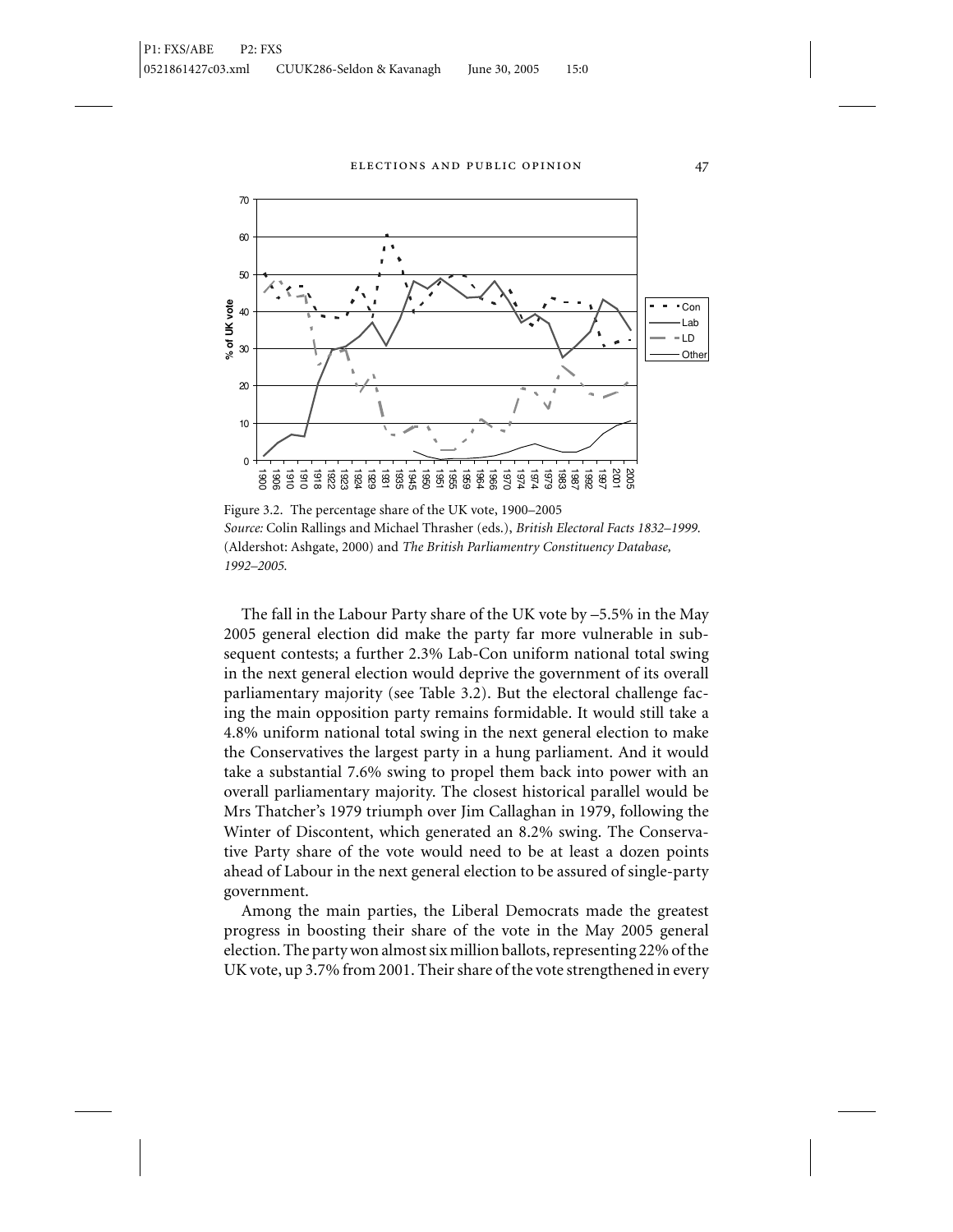|        |      | % UK Vote |            |     |     | Number of Seats |       |       |          |
|--------|------|-----------|------------|-----|-----|-----------------|-------|-------|----------|
| Swing  | Con  | Lab       | Lib<br>Dem | Con | Lab | Lib<br>Dem      | Other | Govnt | Parl.Maj |
| $-1.0$ | 31.3 | 36.2      | 22.0       | 186 | 368 | 63              | 29    | Lab   | 90       |
| 0.0    | 32.3 | 35.2      | 22.0       | 197 | 356 | 62              | 31    | Lab   | 66       |
| 1.0    | 33.3 | 34.2      | 22.0       | 216 | 341 | 59              | 30    | Lab   | 36       |
| 2.0    | 34.3 | 33.2      | 22.0       | 231 | 326 | 58              | 31    | Lab   | 6        |
| 2.3    | 34.6 | 32.9      | 22.0       | 235 | 323 | 57              | 31    |       |          |
| 3.0    | 35.3 | 32.2      | 22.0       | 249 | 309 | 57              | 31    |       |          |
| 4.0    | 36.3 | 31.2      | 22.0       | 263 | 294 | 58              | 31    |       |          |
| 4.8    | 37.1 | 30.4      | 22.0       | 281 | 278 | 57              | 30    |       |          |
| 5.0    | 37.3 | 30.2      | 22.0       | 284 | 275 | 57              | 30    |       |          |
| 6.0    | 38.3 | 29.2      | 22.0       | 302 | 258 | 56              | 30    |       |          |
| 7.0    | 39.3 | 28.2      | 22.0       | 313 | 248 | 55              | 30    |       |          |
| 7.6    | 39.9 | 27.6      | 22.0       | 326 | 235 | 55              | 30    | Con   | 6        |
| 8.0    | 40.3 | 27.2      | 22.0       | 332 | 229 | 55              | 30    | Con   | 18       |
| 9.0    | 41.3 | 26.2      | 22.0       | 350 | 214 | 53              | 29    | Con   | 54       |

Table 3.2. *Projections of seat change by uniform vote swing in the next general election*

*Note:* The estimates assume a Con-Lab uniform national swing across the UK with no change in the share of the vote for the other parties.

*Source:* The British Parliamentary Constituency Database, 1992–2005.

region, especially in Scotland and the North where they made inroads into traditional areas of Labour support. After the election, the Liberal Democrats were left in a promising position to make further advances in subsequent contests, placed second in more than one hundred Labour seats, twice as many as before. But under Charles Kennedy, on 5 May the party still failed to make a decisive breakthrough at Westminster, gaining only eleven more MPs (compared with the 'notional' 2001 results) to swell their parliamentary ranks to 62. This represents their largest parliamentary representation for eighty years but nevertheless they had hoped for far more seat gains.

## **Trends in public opinion**

Nor was the 2005 general election a fluke; instead it reflects a broader pattern of Labour predominance according to many indicators. The standard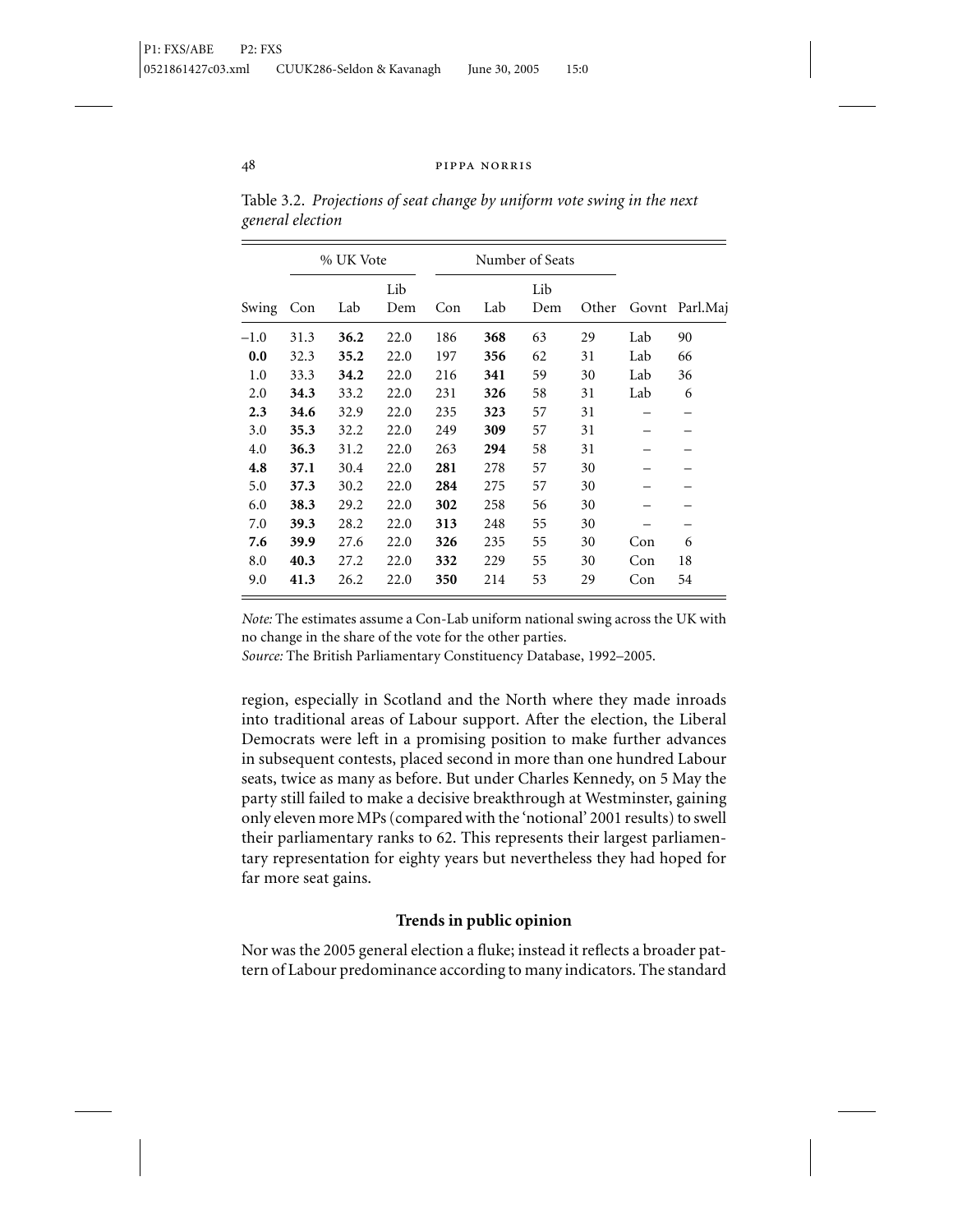

Figure 3.3. The government lead over the main opposition party, 1945–2005 *Source:* Estimated based on voting intentions expressed in Gallup polls 1945–1999 and MORI polls 2000–2005.

measures of party popularity in the monthly opinion polls usually report that after a post-election honeymoon period, governments often experience a mid-term slump in support. This well-known electoral cycle has been found in Britain and elsewhere.<sup>1</sup> Figure 3.3 illustrates the government's lead in voting intentions over the main opposition party in the series of monthly opinion polls published in Britain since the war by Gallup and MORI.<sup>2</sup> The time series has been standardised for each

<sup>&</sup>lt;sup>1</sup> Andrew Gelman and Gary King, 'Why are American presidential election polls so variable when votes are so predictable?' *British Journal of Political Science* 23 (1993): 409–51.

<sup>2</sup> It should be noted that Gallup discontinued their series in 1999. The MORI monthly polls may produce some discontinuity in the post-war series but nevertheless when both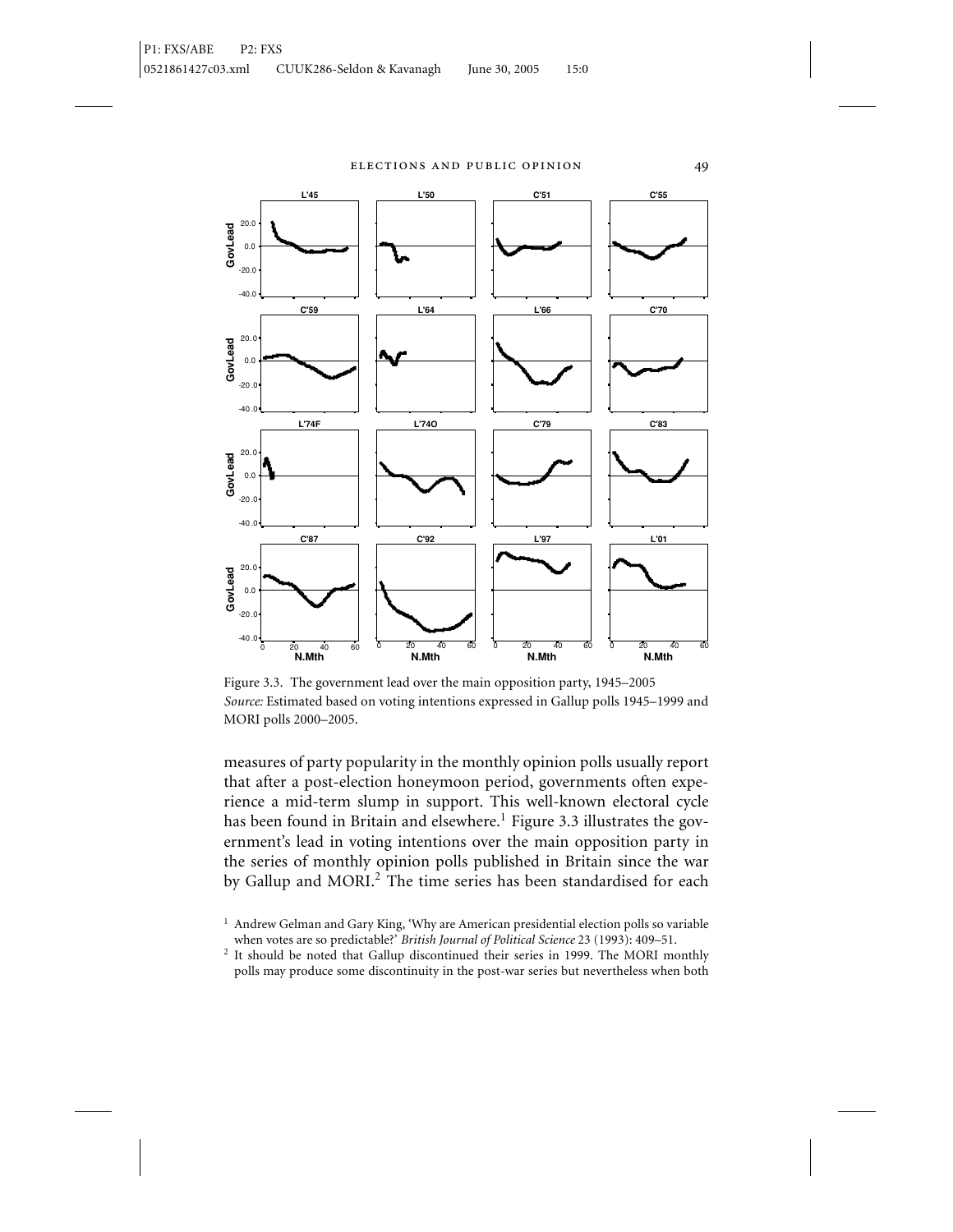#### 50 **pippa NORRIS**

administration against the month in office. The horizontal line across each graph indicates whether the government ends in positive or negative territory against its main rival. The dip in support is found throughout the series although the precise timing is unpredictable; sometimes it occurs earlier, sometimes later. Most administrations usually stage a subsequent recovery as polling day nears, and they then go on to win the subsequent general election, for example the Conservatives under Harold Macmillan in 1959, or again under Mrs. Thatcher in 1986–87. Others, however, continue to hemorrhage support, or at least fail to mount a sufficient bounce back, for example Harold Wilson's second administration in 1966–70, or John Major's government after the ERM debacle in September 1992.

Does support for Tony Blair's government fit the general pattern? A comparison of the graphs illustrates how far the government's lead from 1997 to 2001 defied trends; Blair's lead over the opposition was more substantial than any other postwar administration, remaining in positive territory throughout. There was indeed a slow slide then a dip during this period (with the nadir in September 2000, around the time of the fuel crisis), but Labour support recovered sharply as the 2001 general election approached. The second Blair administration experienced a stronger and more sustained fall in the Labour lead, starting around the 20th month. Nevertheless once again Blair defied political gravity by remaining ahead of the Conservatives throughout this period.<sup>3</sup> No other prime minister in postwar history has retained his or her lead over the opposition party through one administration, let alone two. Obviously the government's lead was reduced during Blair's second term, and moreover this pattern could be attributed to Conservative weakness as much as Labour's popularity. But the government's lead still remains unprecedented in the last half century since polling records began.

#### **By-elections, local and regional elections, and European elections**

What of other types of contest? Was Labour equally successful? Here the evidence remains more mixed. There were only half a dozen by-elections since 2001, in part because the government has been careful to avoid

companies were publishing monthly polls of voting intentions, there was a strong correlation between both series. Where two or more polls of voting intentions were published by each company in a month, the figures used reflect the average for each month.

<sup>&</sup>lt;sup>3</sup> There was one month (September 2004) where the average of the MORI polls recorded a –1% Labour lead, but this was within the margin of sampling error and not part of a general trend from 2001–5.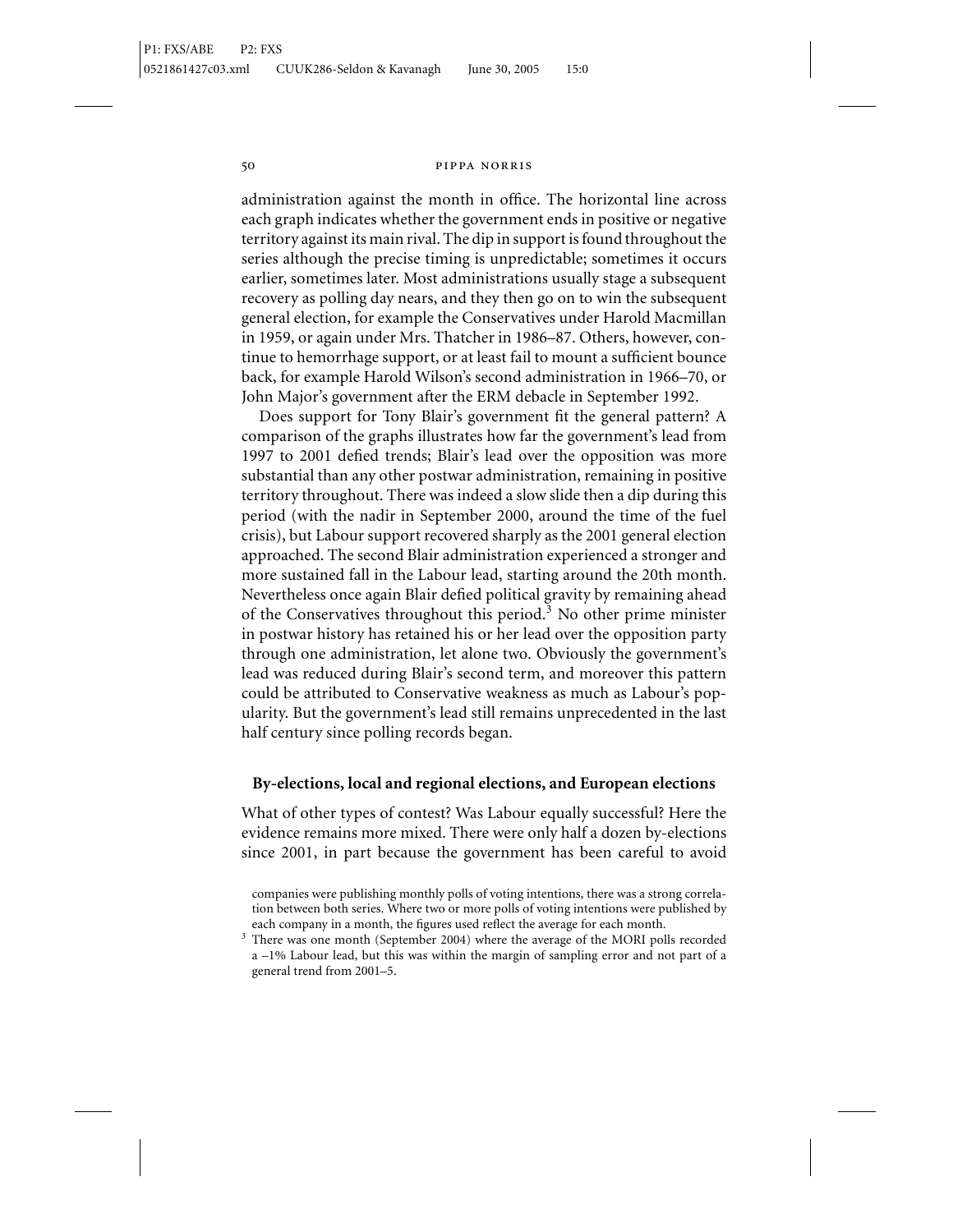|                          |            | Seat     |         | Change in % share of the vote |        |         |
|--------------------------|------------|----------|---------|-------------------------------|--------|---------|
| Constituency             | Date       | Change   | Con     | Lab                           | LD     | Turn    |
| Ipswich                  | 22/11/2001 | Lab hold | $-2.1$  | $-8.0$                        | 7.2    | $-16.9$ |
| Ogmore                   | 14/2/2002  | Lab hold | $-3.7$  | $-10.1$                       | $-4.0$ | $-40.6$ |
| <b>Brent East</b>        | 18/9/2003  | LD Gain  | $-2.0$  | $-29.4$                       | 28.5   | $-13.7$ |
| Birmingham<br>Hodge Hill | 15/7/2004  | Lab hold | $-2.7$  | $-28.4$                       | 26.1   | $-10.0$ |
| Leicester<br>South       | 15/7/2004  | LD Gain  | $-3.4$  | $-25.2$                       | 17.7   | $-16.4$ |
| Hartlepool               | 30/9/2004  | Lab hold | $-11.2$ | $-18.5$                       | 19.2   | $-10.4$ |
| <b>MEAN</b><br>1979-1983 | 17         |          | $-11.4$ | $-10.9$                       | 18.3   | $-14.5$ |
| MEAN<br>1983-1987        | 16         |          | $-13.9$ | 0.4                           | 12.3   | $-10.0$ |
| <b>MEAN</b><br>1987-1992 | 23         |          | $-11.0$ | $-0.8$                        | $-0.6$ | $-17.5$ |
| MEAN<br>1992-1997        | 17         |          | $-19.9$ | 7.4                           | 5.0    | $-23.8$ |
| MEAN<br>1997-2001        | 13         |          | $-0.6$  | $-11.1$                       | 4.6    | $-27.8$ |
| <b>MEAN</b><br>2001-2005 | 6          |          | $-4.2$  | $-19.9$                       | 15.8   | $-18.0$ |

Table 3.3. *By-elections 2001–5*

*Source: UK Election Statistics: 1918–2004.*House of Commons Research Paper 04/61 July 2004.

these contests by encouraging older or ill Labour MPs to retire in general elections. The six by-elections which were held since 2001 were all in Labour seats with majorities of 20% or more in the previous general election (see Table 3.3). Labour retained four of these seats, although its share of the vote fell (especially in Birmingham Hodge Hill), while the Liberal Democrats gained Brent East (with a Lab-LD swing of 29%) and Leicester South (with a 21.5% Lab-LD swing). The historical benchmarks show that the government's share of the by-election vote fell by –11.1% from 1997–2001, about the same as Mrs. Thatcher experienced during her first term. The Labour vote fell by almost twice as much  $(-19.9\%)$ since 2001, similar to the scale of the losses experienced by the Major government and by the second Wilson administration. This could have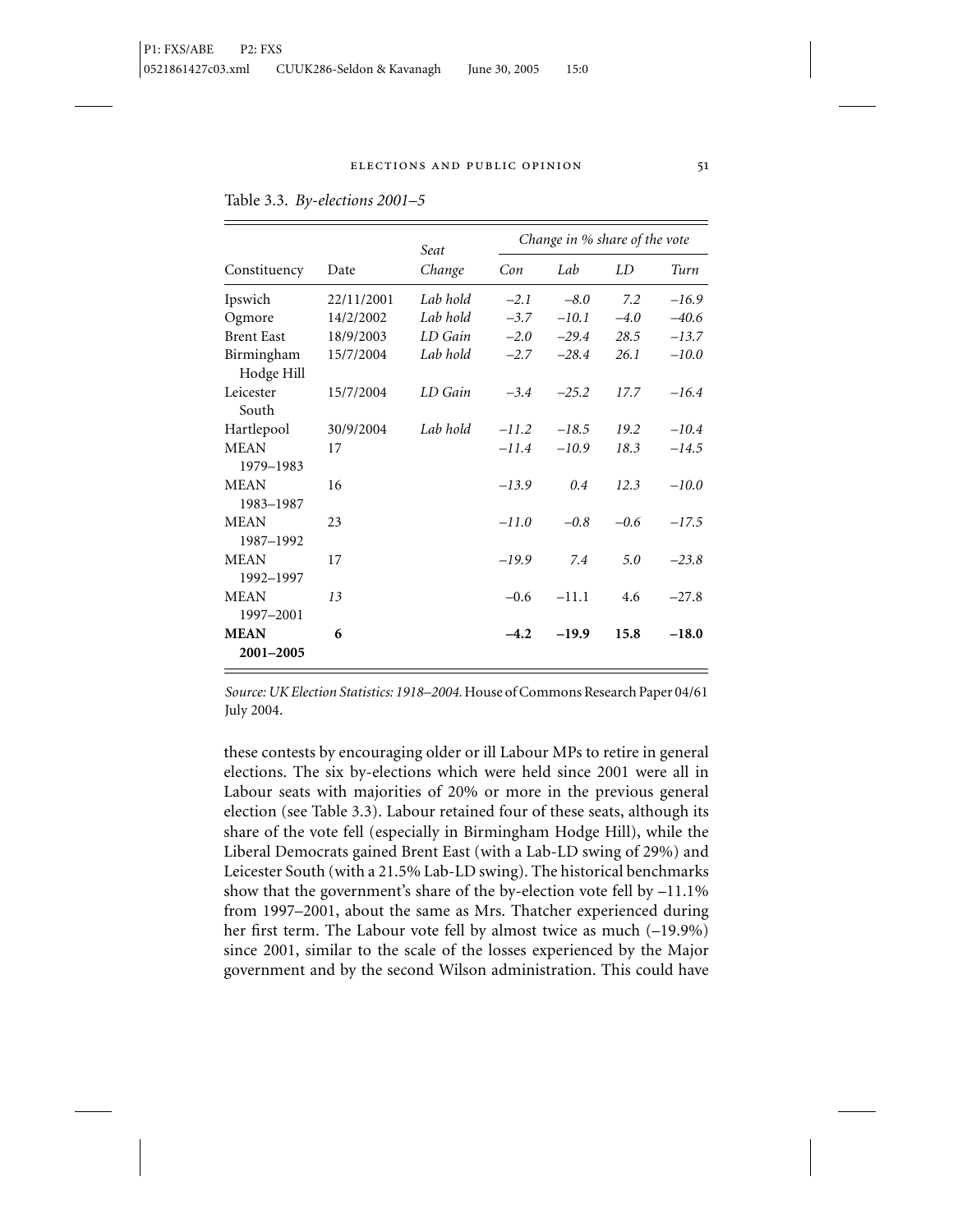#### 52 **pippa NORRIS**

been a cause of concern to Tony Blair but, contrary to previous periods, however, the Conservatives made no vote gains in any of the by-elections held since 2001, and it was the Liberal Democrats who emerged with the most cause for satisfaction.

Another test of government support was the election to the European Parliament, held under a regional list PR system on 10 June 2004. Labour suffered a fall in their share of the votes and seats (down 5.4% and 6 MEPs, respectively, compared with 1999). But once more ex-Labour deserters did not flock towards the Conservative Party, which actually experienced an even worse slump in their share of both votes  $(-9%)$  and seats  $(-8)$ . Instead the main victor to emerge was the UK Independence Party, which had adopted the strongest Euro-skeptic stance. UKIP rose into third place in their share of the vote, and almost doubling its vote share (to 16.1%), sending a dozen MEPs to the Brussels parliament they seek to abolish. The 1999 contests had been greeted in Britain with overwhelming apathy; voter turnout was 24%, the lowest in Europe. In 2004, turnout increased to 38.2%, which may be attributable, at least in part, to the fact that these were held simultaneously with the local contests, as well as to the extension of postal voting, and to voters' perceptions that they had a wider choice of parties and policies.<sup>4</sup> Blair therefore lost support in the European contests but, as in by-elections, this did not benefit his main opposition rival. So long as any slump in government support flows to different parties in different contests, this poses far less of a threat to the government.

The local elections also present mixed fortunes for each of the main parties. The picture is particularly complicated to interpret because of the way that different types of councils in England, Scotland and Wales are elected in alternative years. The easiest way to evaluate standardised trends in party performance in these contests is to compare the Rallings and Thrasher estimated national share of the vote since 1997, based on the change in the share of the vote in a sample of wards, as shown in Figure 3.4. The trends suggest that Labour suffered a 14-point fall in its share of the vote from 1997 to 2000, reflecting the more modest erosion in vote intentions that we have already observed as gauged in the monthly opinion polls during this period. The 1999 local elections were a particularly bad result for Blair, as Labour lost over 1000 councillors to the Conservatives. This was followed by a very positive result for the Conservatives in 2000 under William Hague, when they gained almost 600 local

<sup>4</sup> John Curtice *The 2004 European Parliamentary Elections in the United Kingdom* (London: The Electoral Commission, 2004). Also available at www.electoralcommission.org.uk.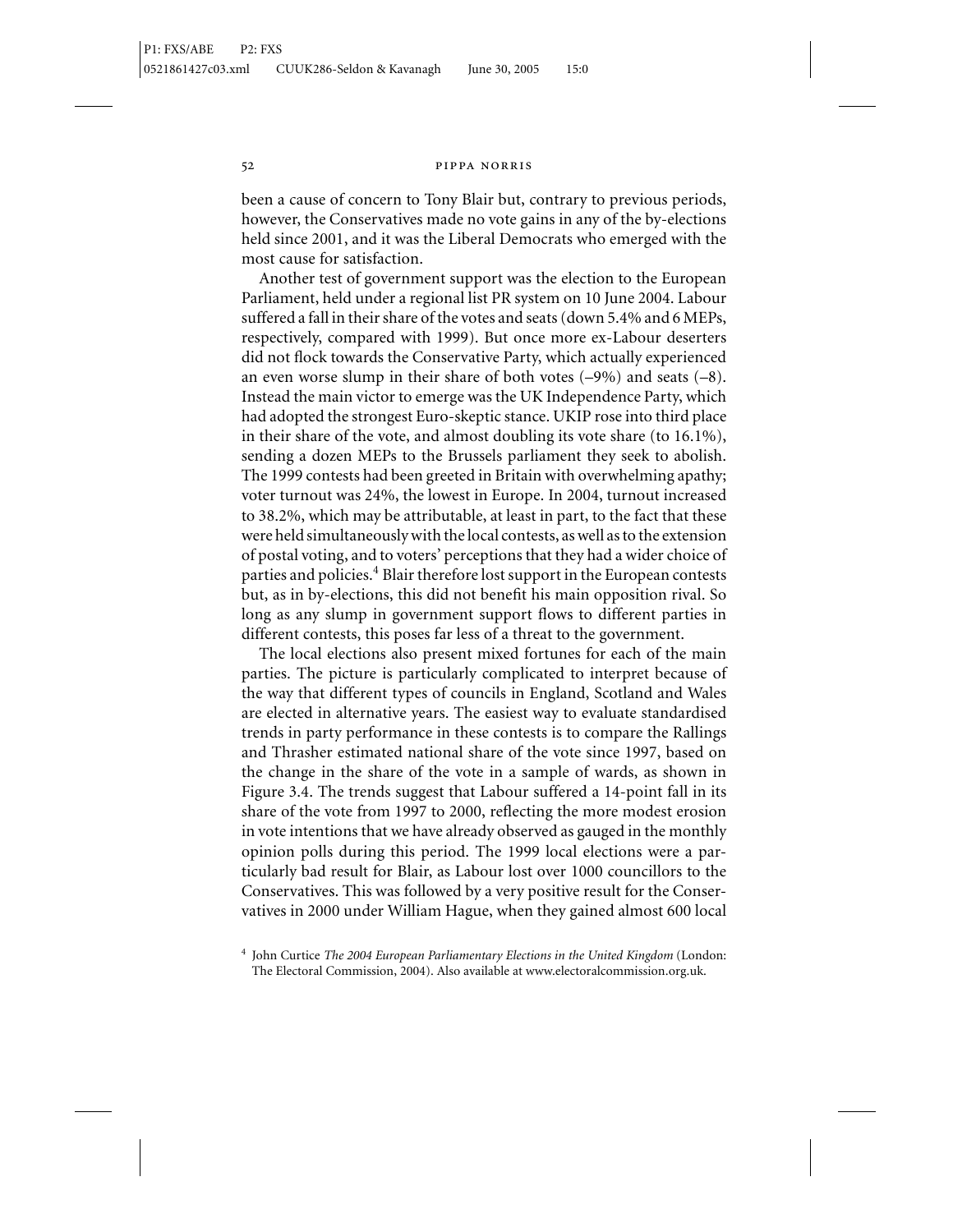

Figure 3.4. Estimates of the national share of the vote in local government elections, 1997–2004

*Source: UK Elections Statistics: 1918–2004*. House of Commons Research Paper 04/61. July 2004.

seats. The following year, however, Labour recovered their share of the local vote in the simultaneous local and general elections. The government slid back into second place in the vote in 2002, with modest seat losses, before falling further into third place in 2004. In historical context, the Labour Party share of the national vote in the 2004 local council elections, at 26%, was the lowest they had ever achieved since estimations were first calculated based on the 1979 local government reorganisation.<sup>5</sup> The Conservatives benefited from this slump, with 37% of the vote in 2004, although this was slightly less than William Hague achieved in 2000 before going down to defeat in the general election. The 2004 local elections saw the Labour Party losing 461 seats and eight councils, including Newcastle, Swansea and Leeds. The Conservative gained 259 seats while the Liberal Democrats gained 137. The loss of Labour votes in local contests, and their third place rank, therefore generates stronger challenges to the thesis of Blair's electoral success. This erosion of support is politically important for control of town halls up and down the land; both of the main opposition parties have benefited by gains in local councils and in seats. Local

<sup>5</sup> Although the Conservative share of the national vote was estimated to be lower (25%) in 1995.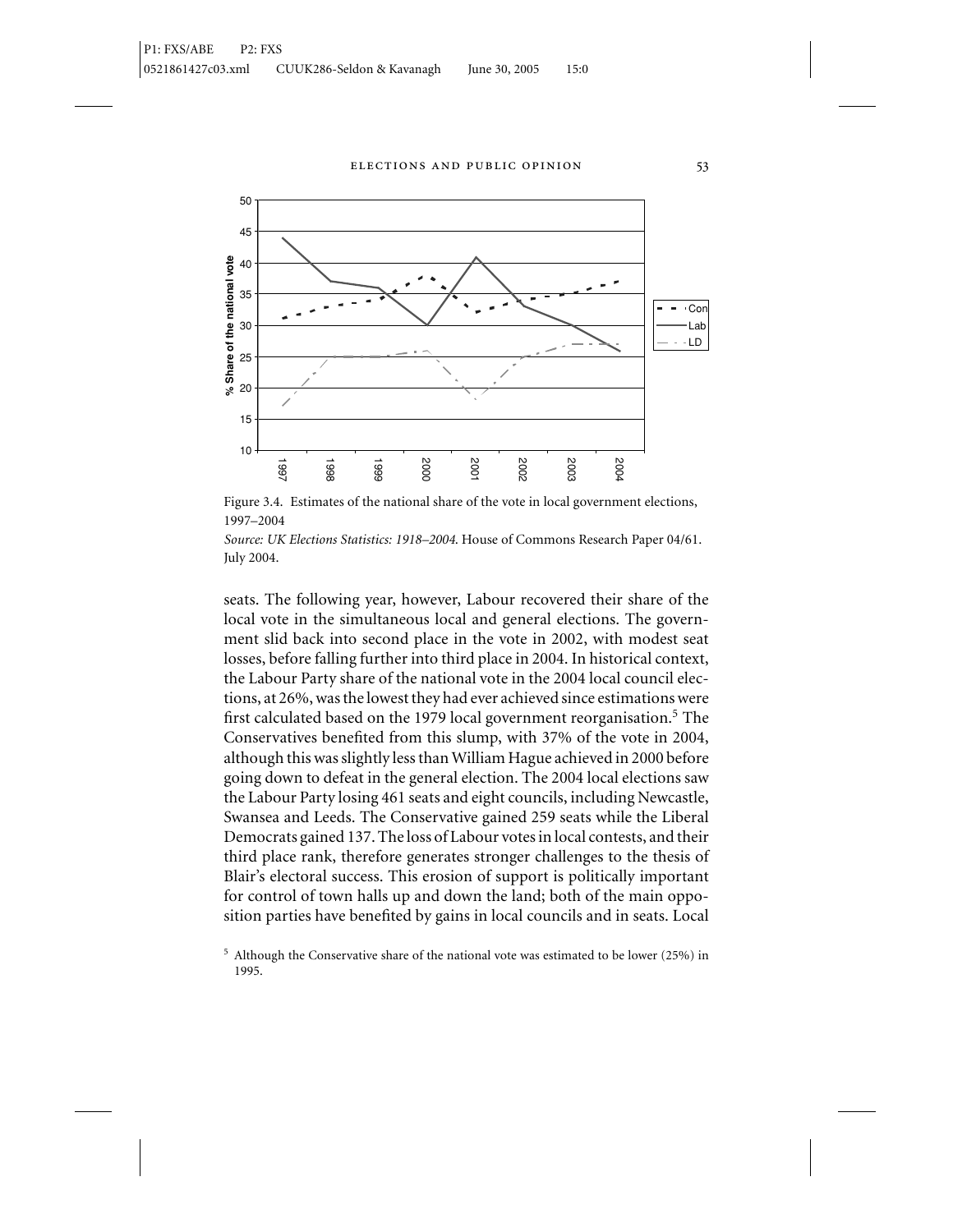

Figure 3.5. Labour's performance in regional contests *Source: UK Elections Statistics: 1918–2004*. House of Commons Research Paper 04/61. July 2004.

councillors form a grassroots base which can be a long-term springboard to national power, as this widens the pool of experienced activists who can be selected as parliamentary candidates. As both the 2000 and 2004 results demonstrated, however, the performance of the main parties in local elections proved a poor predictor of their support at subsequent Westminster contests.

There are also complicated patterns when interpreting support for Blair indicated by the election results since 1997 to the devolved bodies. This includes contests for the Scottish parliament and the National Assembly for Wales held in 1999 and 2003 under the Additional Member system of election, the Greater London Assembly election in 2000 and 2004, and the London Mayoral Supplementary Vote elections in 2000 and 2004. Although the national media often wants to regard these as second-order referenda on government performance, in fact the particular outcome may be strongly influenced by local circumstances, including the use of different electoral systems, regional patterns of party competition, and salient issue concerns in each area, such as evaluations of the performance of Holyrood parliament north of the border, and the public's reaction to the congestion charge introduced for London by Ken Livingstone. Figure 3.5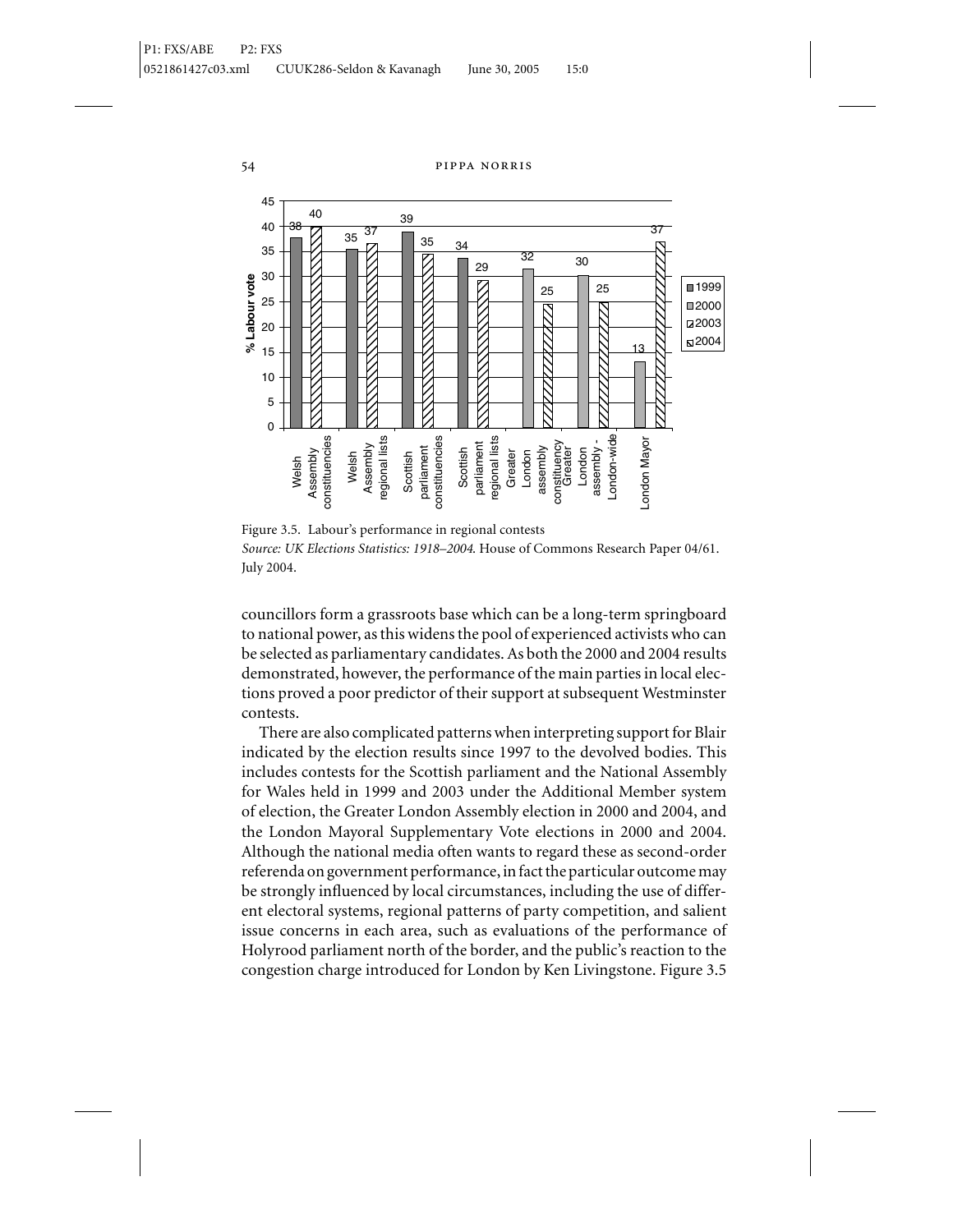provides a simple summary of the Labour results in these contests. Their support goes up slightly in Wales, but down in Scotland and the London Assembly, while the result of the Mayoral election in London was heavily influenced by Ken Livingstone's switch from Independent in 2000 back to Labour in 2004.

### **The reasons for Blair's success**

So why has Tony Blair managed to achieve such remarkable electoral success, a feat which eluded his predecessors? And, can it be established that it was Blair's leadership and personal appeal which was essential for electoral success in May 2005, rather than other plausible reasons, including the policy performance of the government, the ideological location of the Labour Party, or the social basis of the Labour vote?

### *Social and partisan cues*

Ever since Butler and Stokes, traditional structural accounts have long emphasised the importance of the social background of electors as strong predictors of voting behaviour in Britain.<sup>6</sup> In particular, during earlier decades, social class and long-term partisan attachments were thought to exert a critical influence in determining Labour and Conservative Party support. Since the early-1970s, however, numerous studies in Britain and elsewhere have emphasised a process of social and partisan dealignment, where voters have become more detached from traditional loyalties.<sup>7</sup> This process is likely to have been accelerated by Blair's emphasis that Labour needed to develop a broad cross-class coalition in middle-England, with policies which proved attractive to university-educated public sector professionals, such as social workers, teachers, local government officials, and doctors, as well as to the shrinking Labour base of skilled and unskilled blue collar workers in manufacturing industry. There have also been important developments in the other social characteristics of British voters, with the rise of the gender-generation gap, where younger women

<sup>6</sup> David Butler and Donald Stokes. *Political Change in Britain* (New York: St Martin's Press, 1974).

<sup>7</sup> See, for example, Ivor Crewe and Katarina Thomson, 'Party loyalties: dealignment or realignment?' in Geoffrey Evans and Pippa Norris (eds.) *Critical Elections*. (London: Sage Publications, 1999). See also Geoffrey Evans, Anthony Heath and Clive Payne, 'Class: Labour as a catch-all party?' in Evans and Norris (eds.) *Critical Elections*.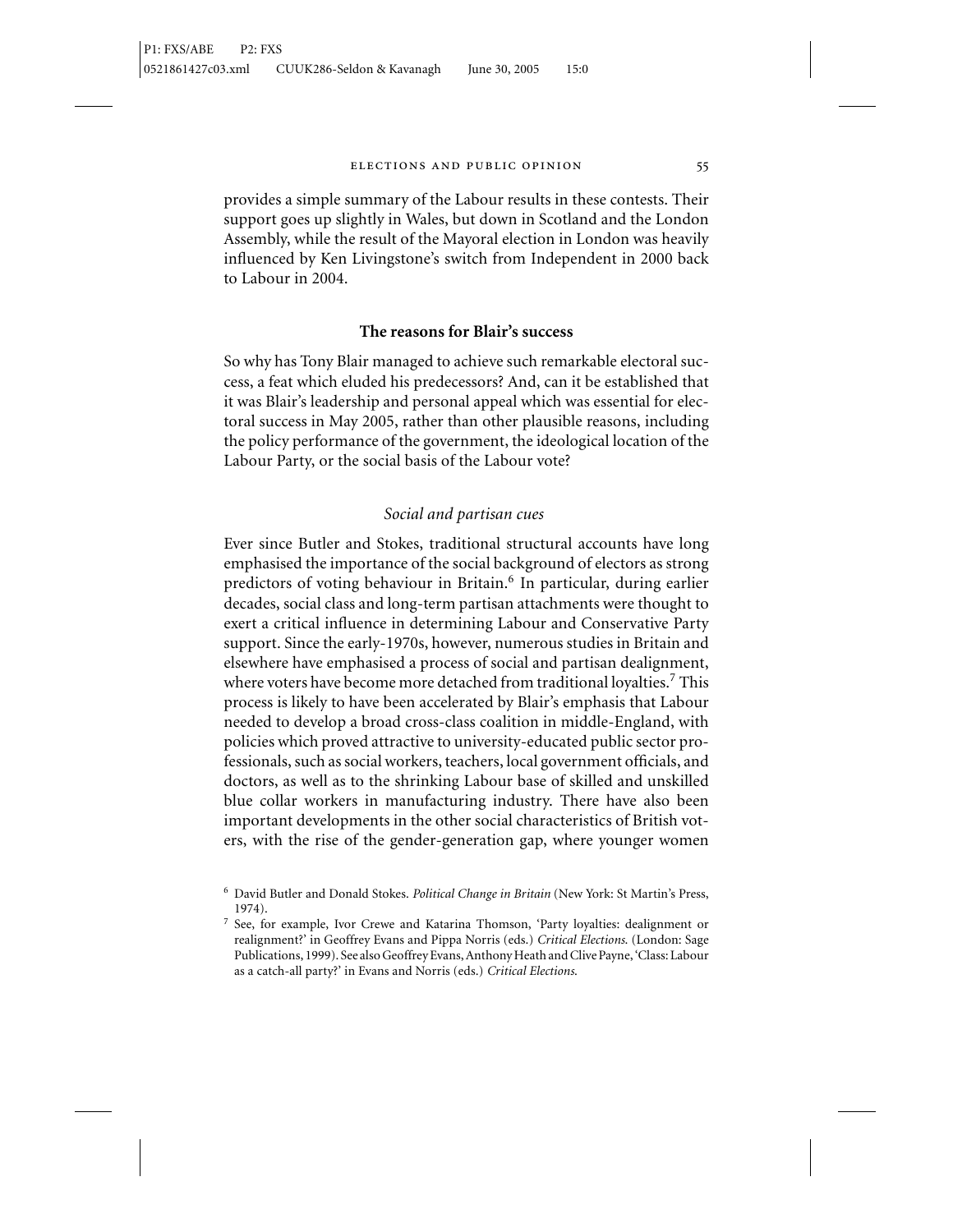have increasingly shifted towards the Labour Party.<sup>8</sup> Accordingly we need to see how far social background and Labour Party identification continue to predict Labour support.

# *Straddling the centre ground*

Classic Downsian explanation of voting behaviour emphasises the location of the parties across the political spectrum and their closeness to the median voter.<sup>9</sup> For Downs, rational voters select the party closest to their policy preferences and rational parties compete by positioning themselves to greatest advantage, given the normal distribution of public opinion on the major issues. According to this perspective, one plausible reason for Labour's success is the way that Blair dragged the party towards the center of party competition.<sup>10</sup> This process started earlier; from 1983 onwards, under the leadership of Neil Kinnock and John Smith, the Labour Party gradually located itself clearly in the middle of the political spectrum, abandoning its tribal socialist loyalties and advocacy of the unpopular policies of redistributive taxes, trade union power, and subsidies for nationalised industries. The transformation of the Labour Party clearly preceded Tony Blair, but he probably took this strategy further and faster than would have occurred under his predecessors. Blair's strategy adopted the LBJ adage: hold your friends close, and your enemies even closer. Like a chameleon, he ruthlessly stole any popular new ideas from other parties and claimed them for himself. He embraced constitutional reform from the Liberal Democrats, pro-business policies from the Conservatives, and devolution from the nationalists. The one bold, risky, and historic initiative based on deep convictions which he did make in foreign policy – to support President George Bush in the Iraq war and to commit British troops in this conflict, proved so unpopular with the public and his party that it deeply damaged his personal popularity and trust in his leadership. In response to Blair's centrist strategy, the Liberal Democrats leapfrogged over Labour by gradually shifting leftwards under Charles Kennedy's leadership, advocating the abolition

<sup>8</sup> Pippa Norris. 'Gender: a gender-generation gap?' in Evans and Norris (eds.) *Critical Elections*.

<sup>9</sup> The classic argument is presented in Anthony Downs. *An Economic Theory of Democracy*. (New York: Harper and Row, 1957). See also James M. Enelow and Melvin Hinich (eds.) *The Spatial Theory of Voting* (New York: Cambridge University Press, 1984).

<sup>&</sup>lt;sup>10</sup> Pippa Norris and Joni Lovenduski. 'Why parties fail to learn: electoral defeat, selective perception and British party politics.' *Party Politics* 10(1) (2004):85–104.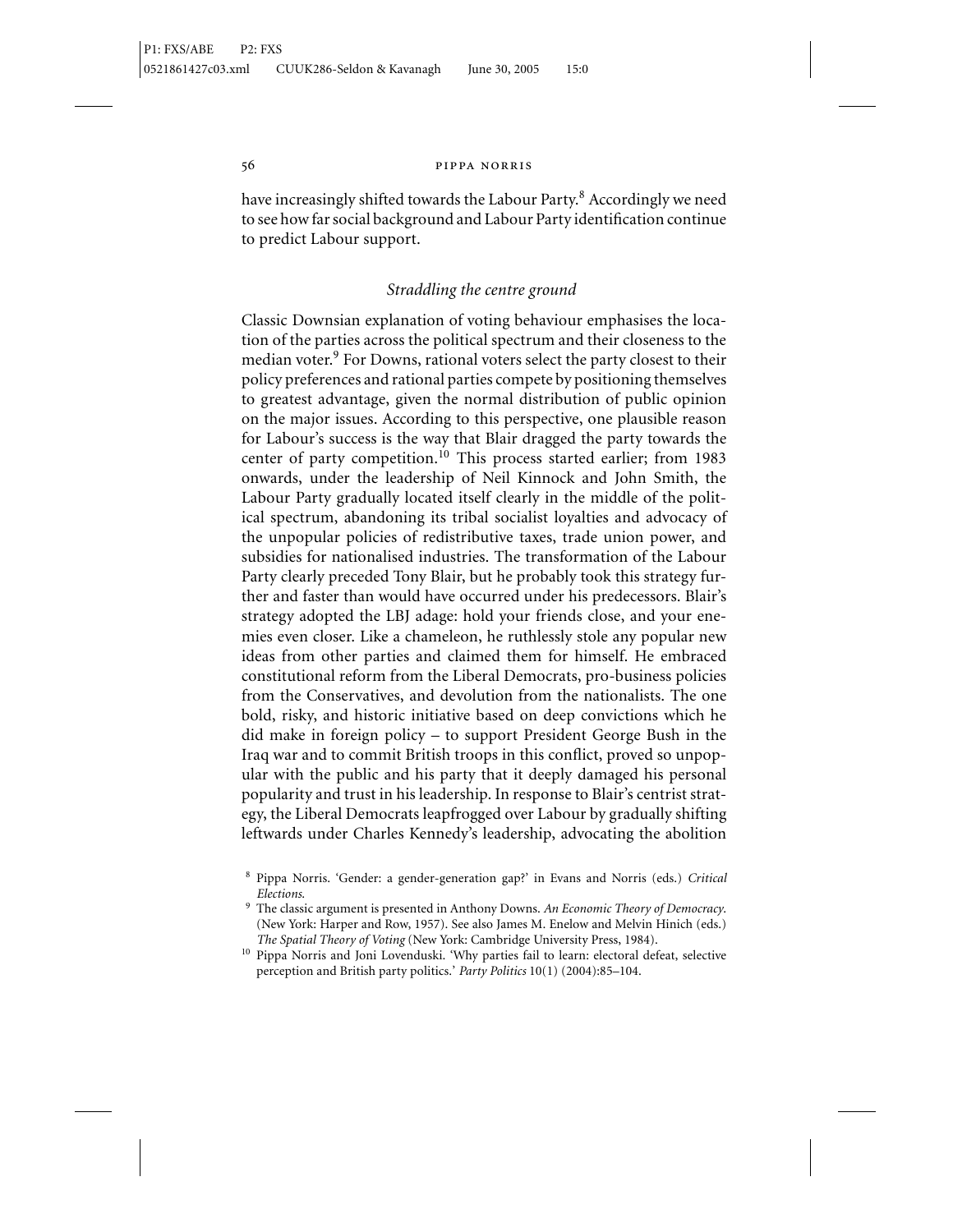of student top up fees and their replacement by higher public spending on universities, substituting local property taxes for a local income tax, adopting the most pro-European stance, and becoming the fiercest critic of Britain's intervention in the Iraq war. Meanwhile the Conservative Party became punch-drunk from Blair's electoral triumphs since 1997, emasculated by its disastrous fall from the glory Thatcher days, and confused by its faltering steps back to power. Uncertain how to regain public popularity, William Hague, Iain Duncan Smith, and then Michael Howard have vacillated uncertainly and schizophrenically between emphasising compassionate and moderate conservatism committed to public spending, and alternatively pursuing a line of clear blue water with Blair, by adopting more hard-line right-wing policies, including Thatcherite tax-cutting and anti-immigration rhetoric.

### *The performance of the Labour government*

Yet positional accounts have come under strong challenge, in particular from theories emphasising the importance of the public's evaluation of government performance. Such accounts are most common in the literature presenting economic theories of voting behaviour but they do not necessarily rest upon economic criteria alone.<sup>11</sup> Other chapters in this volume evaluate the broader record of the second Labour administration. The government promised improvements in a wide range of policy areas, including the delivery of better public services in health, education and transport, the attempts to modernise the constitution, and changes in transatlantic and European relations determining Britain's role in the post-9/11 world. Some commentators, notably Toynbee and Walker, highlight the success of government initiatives, in schools, hospitals, and the pocket-book economy.<sup>12</sup> Devolution was enacted. The Good Friday Peace Settlement was agreed. The minimum wage was implemented. Extra teachers and nurses were provided. New hospitals and clinics were built. Crime fell. Overseas aid rose. Perhaps most importantly, under Gordon Brown, Labour developed a reputation for competent macroeconomic management, combining fiscal prudence with solid economic growth. Britain's prosperity during the Labour years has been a remarkable

<sup>&</sup>lt;sup>11</sup> See, for example, Michael Lewis-Beck. *Economics and Elections: The major Western democracies*. (Ann Arbor: University of Michigan Press, 1988).

<sup>12</sup> Polly Toynbee and David Walker, *Better or Worse? Has Labour Delivered?*(London: Bloomsbury, 2005).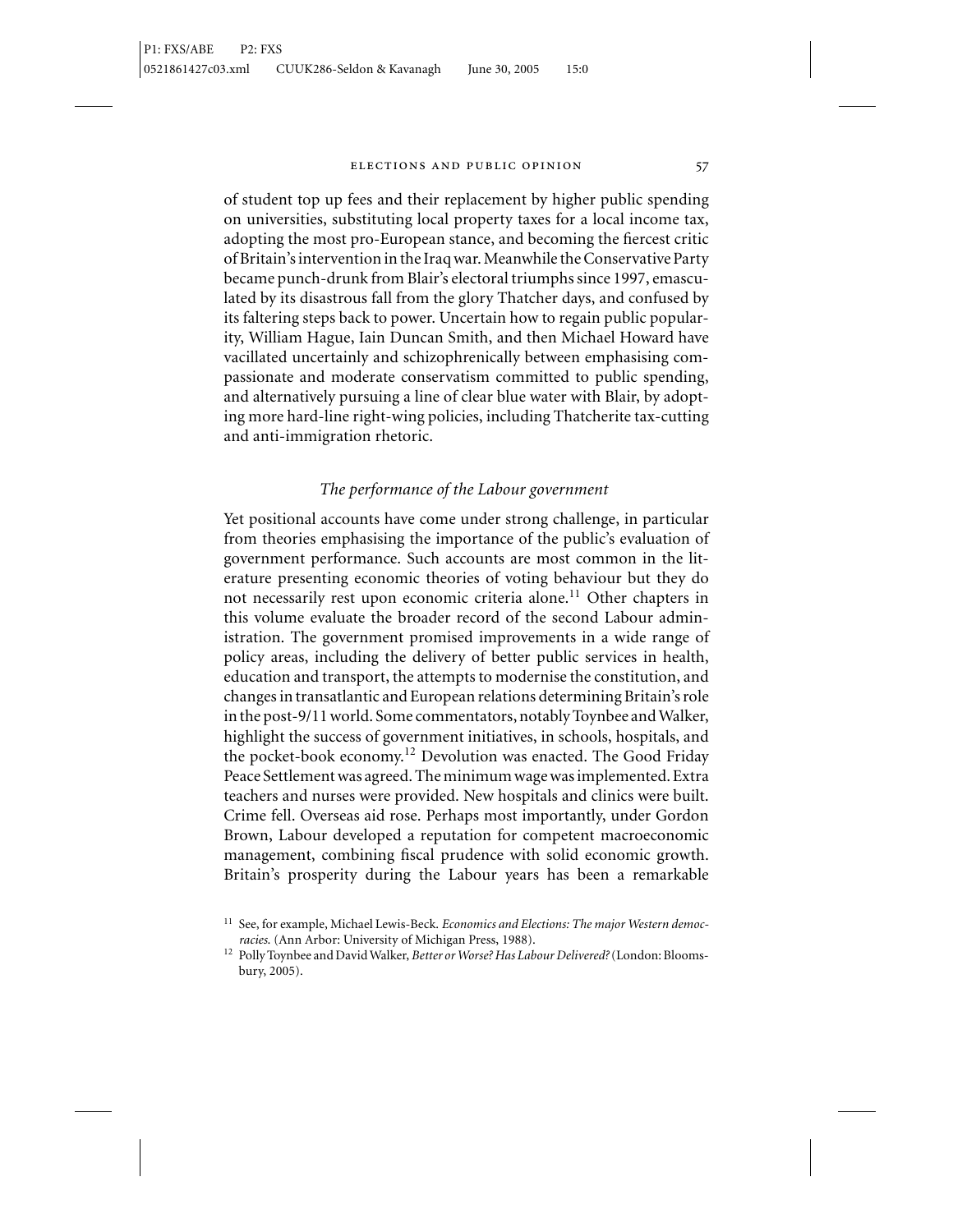success story, especially compared with the performance of major rivals such as France, German and Italy, as well as the European Union as a whole.

Was this the basis of Labour's electoral success on 5 May? In particular, the investigators of the 2001 British Election Study presented a strong case that what mattered for voting behaviour in that contest was less the ideological location of the main parties than the public's satisfaction with the performance of the Labour government on important issues.<sup>13</sup> Similarly, during the 2005 campaign, when people were asked which party was best on a range of policy areas, polls reported that Labour had a strong lead over the Conservatives on most issues, particularly those of greatest concern to the public: health, education, and the economy. By contrast, the Conservatives were only ahead of Labour on two issues: asylum-seekers and immigration, and crime. $14$  In this perspective, people voted for the Labour Party primarily because they were regarded as the more competent team to deliver the services which people were most concerned about in Britain.

# *Blair's appeal*

The key question is whether the third Labour term can also be attributed to the personal appeal of Tony Blair, over and above the ideological position of the party and Labour's performance in office. Considerable debate surrounds the question of leadership effects on voting behaviour; some theorists have argued that British elections have become increasingly 'presidential' with a growing focus during the campaign on the personality, experience, and qualities of the party leaders.<sup>15</sup> Popular commentators and journalists often attribute considerable importance to how the public judged the leaders, including how far any erosion of trust in Tony Blair might damage Labour's prospects. Yet at the same time the literature has often reported that party leaders exert only a minimal effect on voting choices in Britain, once party preferences are taken into account.<sup>16</sup>

<sup>13</sup> Harold D. Clarke, David Sanders, Marianne C. Stewart and Paul Whiteley, *Political Choice in Britain* (Oxford, Oxford University Press, 2004).

<sup>&</sup>lt;sup>14</sup> Christopher Wlezien and Pippa Norris. 'Whether campaigns matter and why', in Pippa Norris and Christopher Wlezien (eds.) *Britain Votes 2005* (Oxford: Oxford University Press, 2005).

<sup>15</sup> Michael Foley. *The Rise of the British Presidency* (Manchester, Manchester University Press, 1993).

<sup>16</sup> Anthony King (ed.), *Leader's Personalities and the Outcome of Democratic Elections*(Oxford: Oxford University Press, 2002).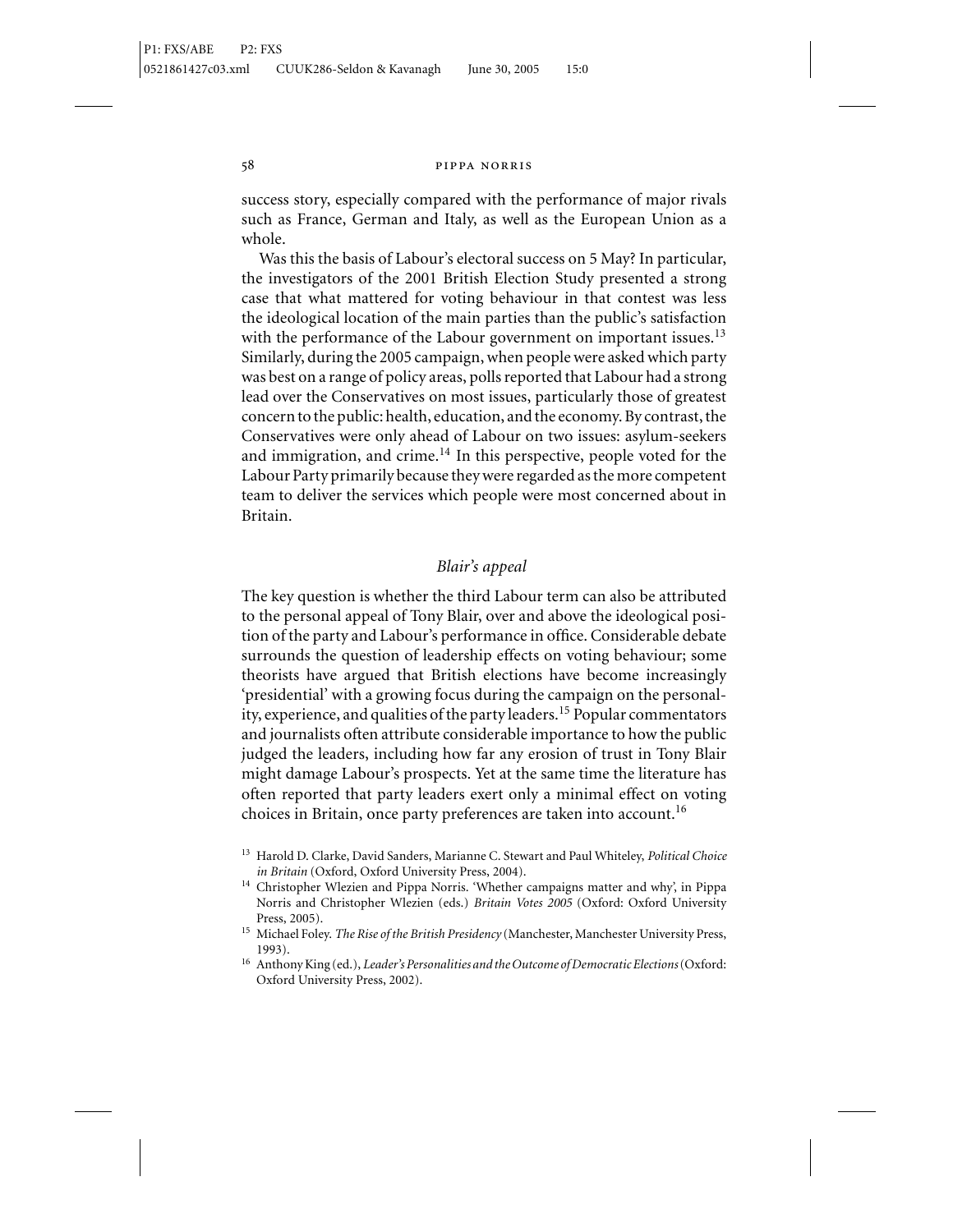To compare the relative importance of each of these factors, we can draw upon data derived from the 2005 BES Rolling Campaign Panel Survey. The dependent variable for the analysis is whether someone reported voting Labour or not, based on the third wave of the survey conducted immediately after polling day. The independent variables are measured using the first wave of the survey, conducted just before the official campaign was launched in early-April.<sup>17</sup>

There are numerous indirect ways that Blair's leadership could matter, notably by positioning the Labour Party in the center ground of Westminster politics, as well as by spearheading the reforms improving the delivery of public services. In terms of *direct* effects, however, leadership effects on voting behaviour are usually understood in terms of affective feelings towards the personal qualities of each of the party leaders, such as public perceptions of their honesty, veracity, and likeability. In particular, the Conservatives focused a good deal of attention during the campaign on Blair's personal character, with Michael Howard going so far as to call Blair a liar in his parliamentary statements over the existence of weapons of mass destruction in Iraq. Loss of trust in the prime minister was emphasised by the press as a critical Achilles heel for Labour. In turn, Labour responded in kind, with personal attacks directed against Michael Howard and Oliver Letwin. Character also featured in the Liberal Democrat campaign, with considerable emphasis on Charles Kennedy's likeability. Accordingly feelings towards Tony Blair were tapped for analysis by affective measures of three specific leadership qualities which are commonly regarded as important to voters, each measured using elevenpoint scales: how far Blair was regarded as competent, responsive, and trustworthy, as well as by a more general 'feeling thermometer' summary assessment gauging how far people liked Tony Blair.

To compare these measures against the importance of the ideological location of the main parties, we can analyze their perceived position on the classic issue of taxation and public services. This issue summarises much of the debate between left and right in British politics and the trade-off between taxes and services played an important role in the 2055 campaign, notably by the forced resignation of Howard Flight in the Conservative Party in the debate over their tax-cutting or spending priorities. The position of parties on this issue was measured in the survey using an 11-point scale, where people could pick a point ranging from '*government*

<sup>&</sup>lt;sup>17</sup> Full details of the survey, methodology, and questionnaire can be found at www.essex.uk/bes.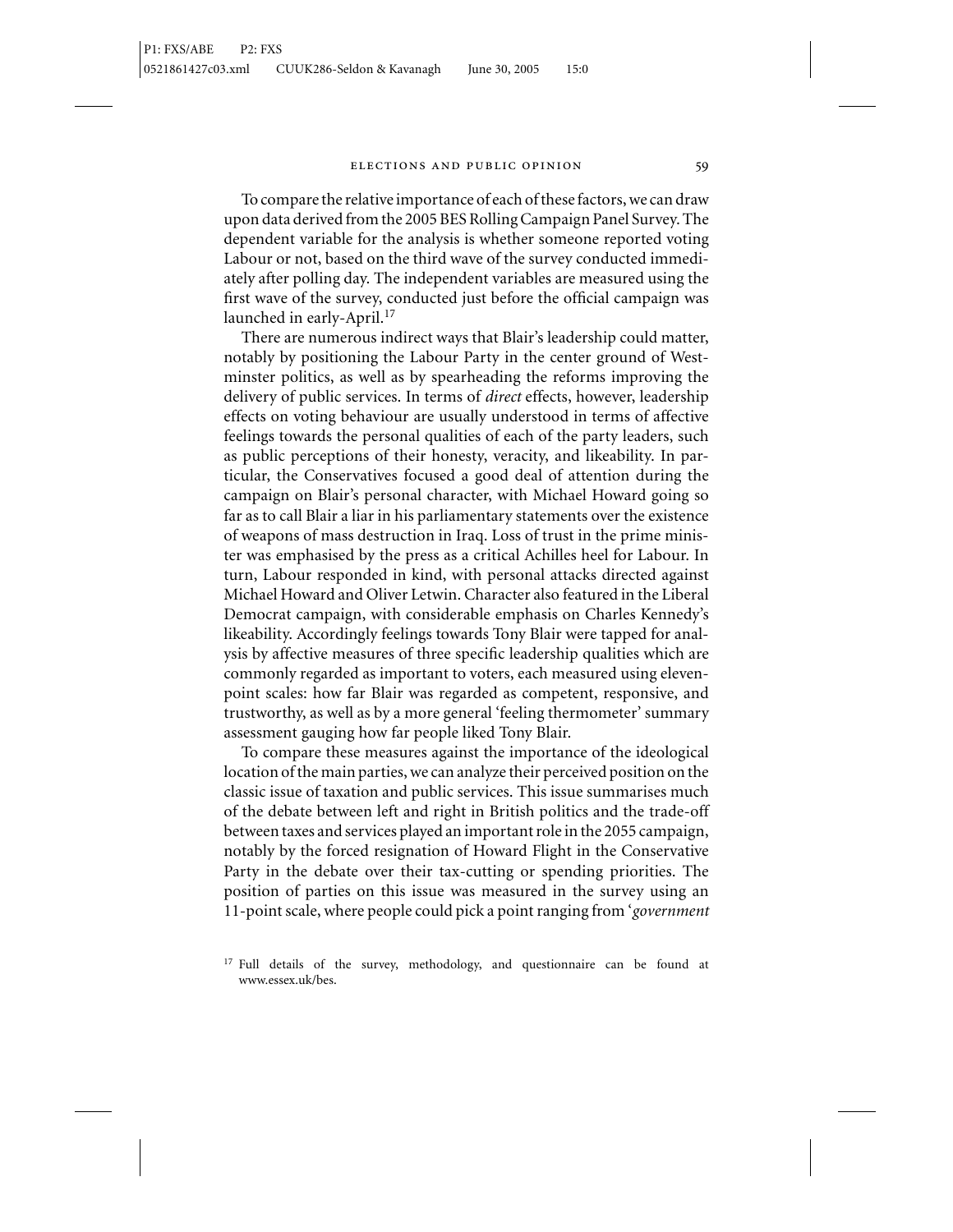*should cut taxes a lot and spend much less on health and social services*' (0) on the right to '*government should raise taxes a lot and spend much more on health and social services*' (10) on the left. Respondents were asked to indicate their own position on the scale, and then to identify the position of each of the main parties. From this, we can calculate the perceived distance of each voter from each party on taxes and public services. In Downsian theory, rational voters support the party closest to their own preference.

Lastly, performance theories argue that what matters to voters is 'delivery, delivery, delivery' on issues of concern to the electorate, such as health and education. In this regard, parties seen as competent at managing the economy and public services should gain most votes. Economic voting accounts suggest that given Britain's economic growth, combined with low inflation and unemployment, it was essentially Gordon Brown who won the election for Labour, not Tony Blair. Retrospective economic evaluations, without any reference to the party in government, included judgments whether economic conditions had got worse or better during the previous twelve months, both in the respondent's own household and in Britain as a whole. Prospective economic evaluations were measured by how far people thought that the financial situation in their own household and in the country would get better or worse during the next twelve months. After testing these items using factor analysis, the retrospective and prospective measures were added together into a single scale of economic performance. Moreover performance theories also emphasise that in May 2005 other issues besides the economy were commonly cited by the public on their list of concerns about the most important problem facing the country, including the priority given to health care and education. To assess this, the general performance of the government was gauged by a scale constructed from questions which asked people to evaluate how well the present government had handled a series of issues, using 5-point responses from 'very well' to 'very badly'. The survey included evaluations of the government's handling of the issues of crime in Britain, the education system, the number of asylum-seekers coming to Britain, the NHS, the risk of terrorism in Britain, the condition of Britain's railways, the economy in general, the situation Iraq, the level of taxation, and pensions.

The models in Table 3.4 use binomial logit where the dependent variable is voting for Labour v. not voting for Labour, using the weighted BES data from the pooled campaign panel survey. Model 1 includes age, education, gender, and occupational status, as well as partisan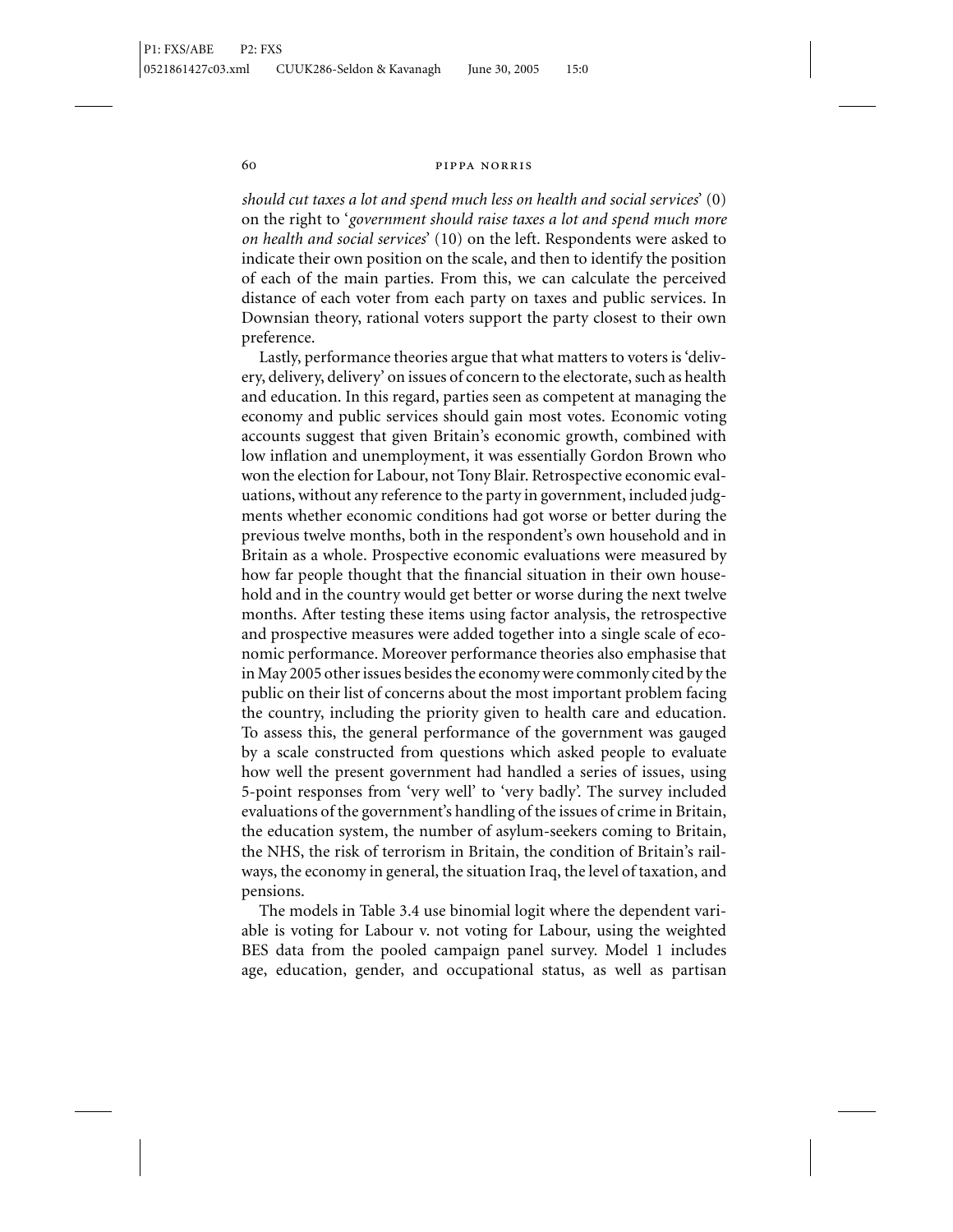|                                                      |                | Model 1 |                 |                 | Model 2 |                 |                | Model 3 |                 |                  | Model 4 |      |
|------------------------------------------------------|----------------|---------|-----------------|-----------------|---------|-----------------|----------------|---------|-----------------|------------------|---------|------|
|                                                      | $\overline{B}$ | Sig.    | s.e.            | B               | Sig.    | s.e             | $\overline{B}$ | Sig.    | s.e.            | B                | Sig.    | s.e. |
| Social background and party identification           |                |         |                 |                 |         |                 |                |         |                 |                  |         |      |
| Age                                                  | S.             |         | $\overline{a}$  | $-0$            |         | Ξ.              | $-0$           |         | S.              | $-0.1$           |         |      |
| Gender                                               | $-13$          |         | $\overline{6}$  | $-21$           | ⋇       | $\overline{10}$ | $-16$          |         | Ξ               | $-27$            | ₩       |      |
| Education                                            | 5.             |         | $\Xi$           | 02              |         | $\Xi$           | .03            | ⋇       | 5.              | 03               | ⋇       |      |
| Occupational status                                  | $-03$          |         | $\overline{0}$  | $-02$           |         | 03              | $-0.02$        |         | .03             | $-0.4$           |         |      |
| Labour party identification                          | 2.05           | $***$   | $\overline{13}$ | 1.29            | $***$   | $\overline{15}$ | 1.15           | $***$   | $\overline{15}$ | 1.00             | $***$   |      |
| Leadership                                           |                |         |                 |                 |         |                 |                |         |                 |                  |         |      |
| Blair's leadership affect scale                      |                |         |                 | $\overline{14}$ | $***$   | ō.              | $\ddot{=}$     | $***$   | io.             | 08               | ***     |      |
| Ideological proximity to parties on taxes v. sending |                |         |                 |                 |         |                 |                |         |                 |                  |         |      |
| Labour                                               |                |         |                 |                 |         |                 | 0 <sup>3</sup> |         | 03              | 04               |         |      |
| Conservative                                         |                |         |                 |                 |         |                 | $-0.9$         | $***$   | $\overline{0}$  | $-0.4$           | ⋇       |      |
| Liberal Democrat                                     |                |         |                 |                 |         |                 | 류              | $***$   | $\overline{0}$  | $-12$            | ***     |      |
| Performance                                          |                |         |                 |                 |         |                 |                |         |                 |                  |         |      |
| Labour government performance                        |                |         |                 |                 |         |                 |                |         |                 | Ξ                | ***     |      |
| Economic evaluations                                 |                |         |                 |                 |         |                 |                |         |                 | $\overline{0}$ . | $***$   |      |
| Model Summary                                        |                |         |                 |                 |         |                 |                |         |                 |                  |         |      |
| Nagelkerke R <sup>2</sup>                            | $\ddot{=}$     |         |                 | 47              |         |                 | 50             |         |                 | 53.              |         |      |
| Percentage correctly classified                      | 75.1           |         |                 | 81.3            |         |                 | 81.7           |         |                 | 83.3             |         |      |

of government performance, and the economic evaluation scale. See text for details of the construction of these scales. P

*Source:* British Election Study 2005, *Rolling Campaign Panel Survey*, weighted N. 2843

≤

 $\leq .05$ , \*\* P  $\leq .01$ , P

≤ .001.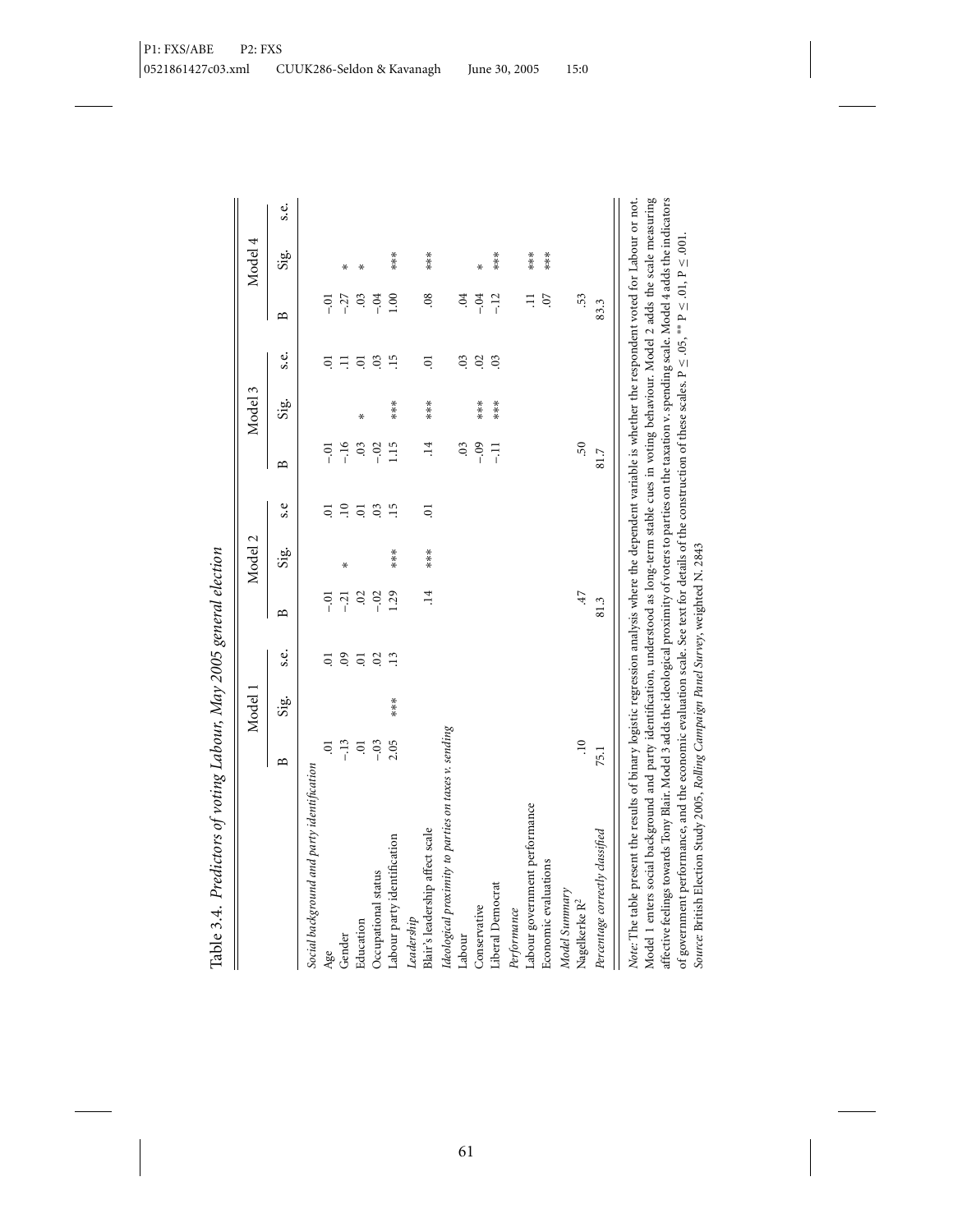identification with the Labour Party, since these factors are all commonly regarded as closely associated with Labour support. Of these, only Labour Party identification proved to be consistently and significantly related to voting Labour in 2005. The results suggest that after applying these controls, the personal assessment of the qualities of Tony Blair were significantly related to voting for Labour, including evaluations of his competence, trustworthiness, responsiveness, and likeability. Knowing just two factors – whether someone identified with the Labour Party and whether they were positive towards Tony Blair – could predict 47% of the variance in the Labour vote. Model 3 and 4 enter the remaining factors, including ideological proximity and the performance measures. Closeness to the Conservative or Liberal Democrat positions on taxes and spending reduced the probability of voting Labour, as expected, although proximity to Labour on these issues proved insignificant. Lastly, positive evaluations of the Labour government's performance on a range of policy issues, as well as rosy economic evaluations, also increased the probability of voting Labour. Nevertheless although Model 3 and 4 slightly strengthen the summary statistics, the improvement of fit proved very modest. While none of the potential explanations common in the literature can be dismissed on the basis of this analysis, what the results demonstrate is that attitudes towards Tony Blair's leadership exert a significant effect on voting Labour, even when controlling for a wide range of alternative factors which are commonly thought to explain Labour's popularity.

### *The electoral system*

So far we have considered the factors contributing towards Labour's share of the vote. What matters for the outcome, however, is not simply popular support but also the distribution of seats at Westminster. This raises the question: how far did Blair's victory in May 2005 depend upon the workings of the electoral system and what factors contributed towards electoral bias in this contest? Majoritarian electoral systems, including the single member plurality system of First-Past-the-Post used for Westminster contests, are intended to generate a 'manufactured majority' for the party in first place. This type of electoral system aims to turn even a close result in the popular vote, such as Harold Wilson's wafer-thin victory in 1964, into a solid working parliamentary majority for the party in government. It is intended to facilitate a decisive outcome where the party with the largest share of the vote forms a single-party cabinet,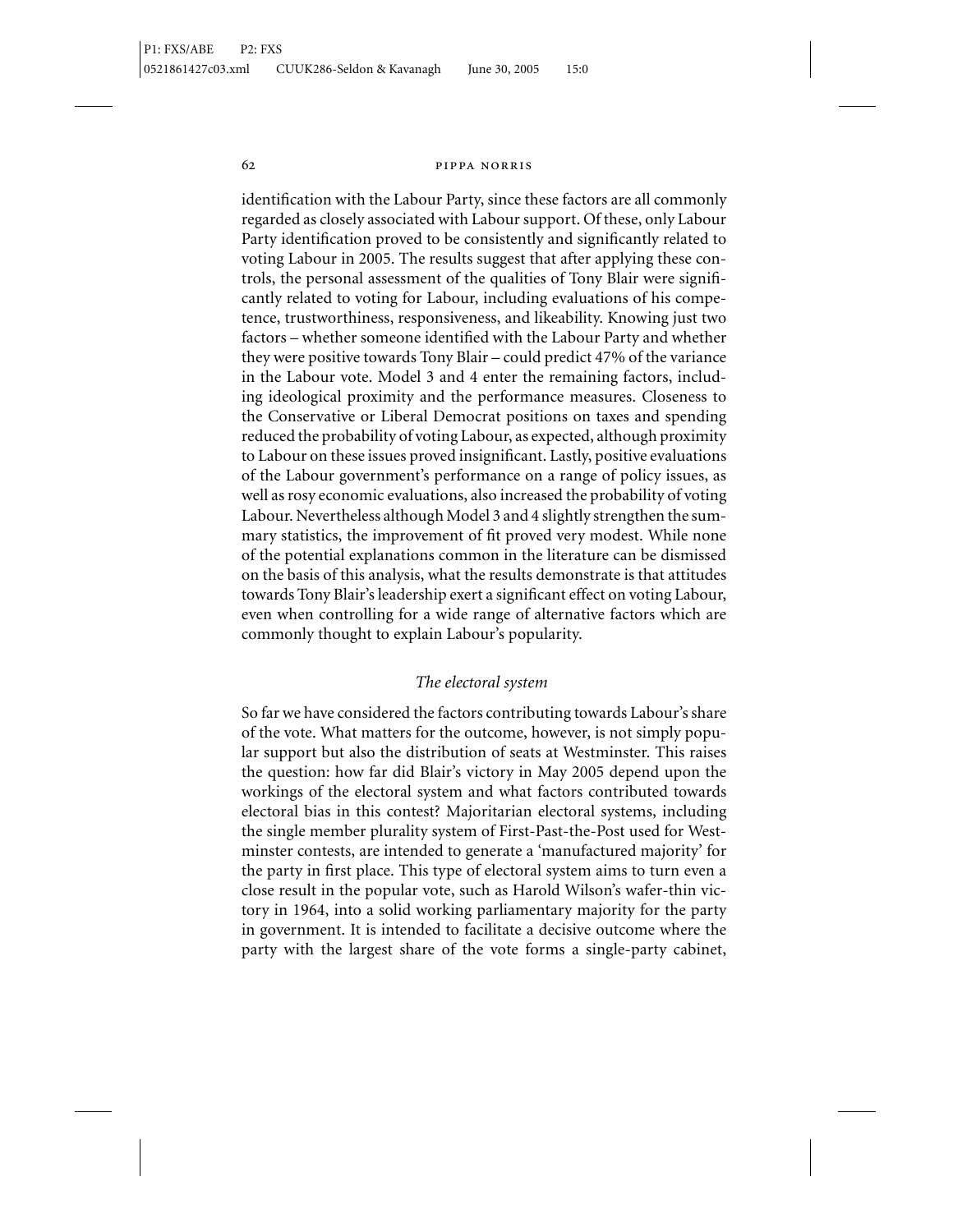producing 'strong' government, clear accountability, and transparent decision-making. Such a system allows the winning party to implement their manifesto policies and to take difficult decisions during their term in office, when assured of the support of their back-benchers, without the need for post-election negotiations and compromise with coalition partners. Proponents of majoritarian systems argue that the bias is also intended to reduce the representation of minor parties, especially those such as the BNP and the Greens with voting support widely dispersed across constituencies. The effective vote threshold facing fringe parties and independent candidates reduces parliamentary fragmentation and penalises extremist factions, such as the radical right. But the disproportionality in the UK electoral system does not necessarily operate equitably for the main parties: since the 1950s, it has been characterised by systematic bias towards the Labour Party. This disproportionality is a product of the regional distribution of the party strength, malapportionment (differences in the size of electorate within parliamentary constituencies), patterns of differential turnout, and any anti-Conservative tactical voting, where votes are exchanged among Liberal Democrat and Labour supporters.<sup>18</sup>

The Scottish Boundary Commission's revision of the constituencies north of the border sought to address some of the causes of malapportionment. In the past, in recognition of their distinctive interests and concerns, Scotland and Wales were over-represented at Westminster in terms of the size of their population, primarily benefiting Labour as the strongest party in these regions. Following the introduction of the Scottish Parliament and Welsh Assembly, the government decided to reduce the number of MPs at Westminster drawn from these regions. The Scottish Boundary Commission was required to use the electoral quota in England (69,934 electors) to determine the number of Scottish constituencies in the House of Commons. The new boundaries, which came into effect just before the UK general election, reduced the number of Scottish seats from 72 to 59. The average size of the constituency electorates in the region rose from 55,337 in 2001 under the old boundaries to 67,720. Based on calculating the 'notional' results of the 2001 election, the net impact of the introduction of the new boundaries was estimated to cut the number of Scottish Labour MPs automatically by ten, while simultaneously reducing

<sup>18</sup> See Ron Johnston, Charles Pattie, Danny Dorling and David Rossiter, *From Votes to Seats* (Manchester, Manchester University Press, 2001).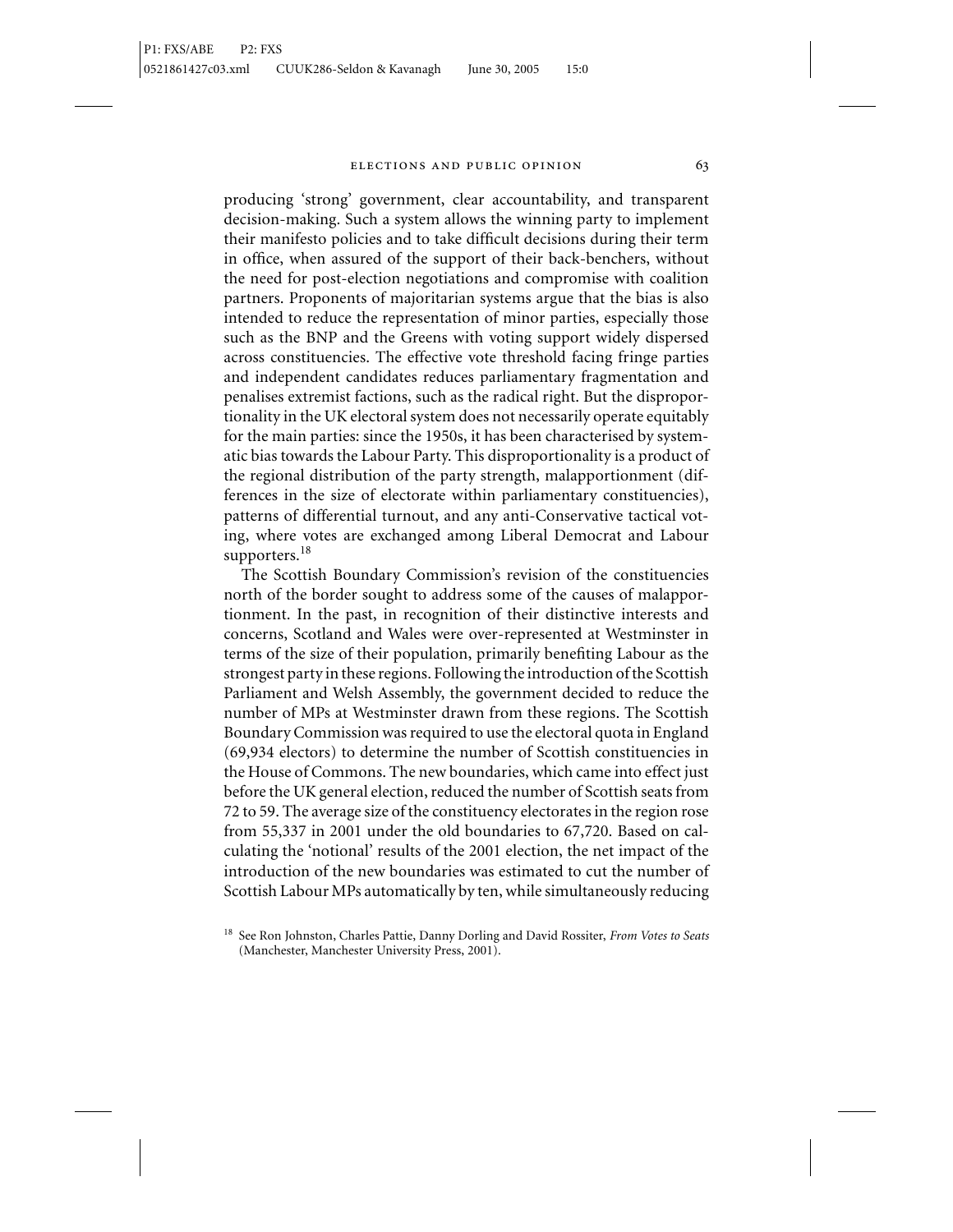the number of Scottish MPs at Westminster for the Liberal Democrats, SNP and Conservatives by one each.<sup>19</sup>

Despite these boundary revisions, Figure 3.5 shows that in fact, rather than diminishing, the disproportional votes-to-seats ratio for Labour increased again slightly in 2005. The votes-seats ratio for the government was commonly fairly modest during the 1950s and 1960s, at the height of two-party politics. A majoritarian electoral system can be fairly proportional in its outcome where there are only two main parties, for example in the United States House of Representatives. The government's votes-toseats ratio rose greatly in 1983, when voting support for the Liberal-Social Democratic Alliance surged and Labour reached its modern nadir. But the ratio sharply increased to 1.46 with Blair's victory in 1997, then rose again slightly in 2001 and in 2005, when it reached 1.56. This represents the greatest disproportionality in the government's votes-to-seats ratio in Britain during the post-war era.

The projections of seat change by a uniform total vote swing also illustrate the bias in the electoral system. If the Conservative and Labour parties gain about the same share of the vote in the next general election, 33.5%, then Labour remains in power with an overall parliamentary majority. By contrast, as Figure 3.3 shows, for there to be a new Conservative government with an overall parliamentary majority, the Conservative share of the vote need to rise to about 40%, with the Labour vote share squeezed down to their 1983 nadir at around 28%. The constituency boundary revisions due to go into effect in Wales and England before the next general election will alter these calculations, to compensate for population changes since the 1992 revisions. It is estimated that these changes will probably reduce the number of Labour seats by about ten, while reducing the Conservative seats by about six. But this will not compensate for all the sources of electoral bias existing in the British system.

# **Conclusions and discussion**

This chapter has demonstrated the unprecedented electoral success which Labour has enjoyed under the leadership of Tony Blair. As a consequence, no previous Labour leader has ever enjoyed such untrammeled control at Westminster and such an opportunity to cast his stamp on the history

<sup>19</sup> David Denver, Colin Rallings and Michael Thrasher (eds.), *Media Guide to the New Scottish Westminster Parliamentary Constituencies* (BBC/ITN/PA/Sky, University of Plymouth, 2004).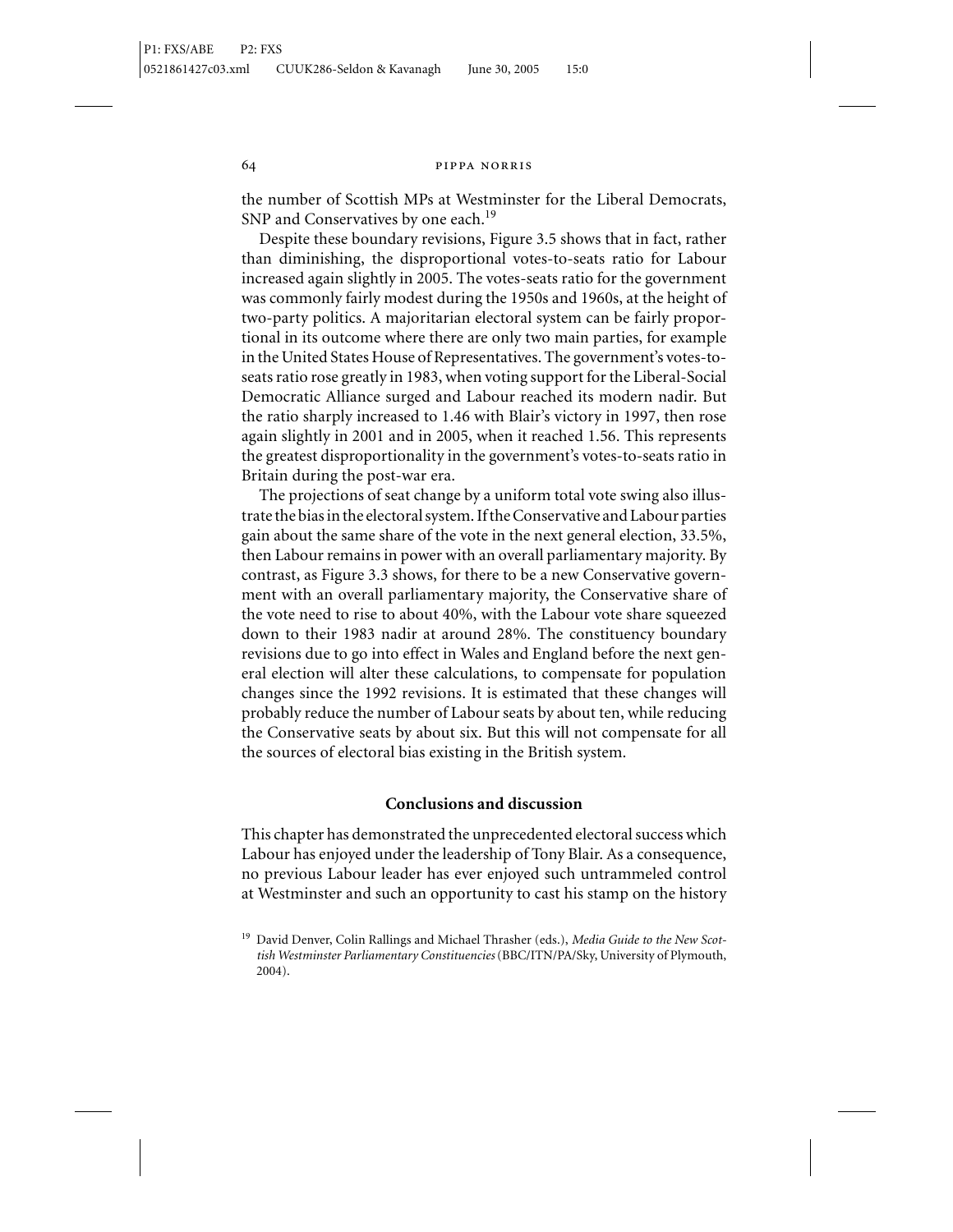books. Critics charge that despite his electoral success, Tony Blair has seemed disinclined to spend his vast political capital, at least during his first two administrations, to launch grand landmark initiatives and to gain more than modest micro-policy achievements.<sup>20</sup> Clement Attlee will always be credited with the creation of the modern welfare state and the National Health Service. The Thatcherite revolution will forever be indelibly associated with privatisation, trade union reform, and a radical free market shake-out of the British economy. With a comparable landslide, after eight years in power, it still remains unclear what lasting and distinctive legacy will be associated with Blair. Having announced that he would stand down before the next general election, as if in fear of this assessment by history, with one eye on the clock, Tony Blair launched into a frenzy of activity immediately after the May 2005 election, announcing an ambitious program of 45 bills in the Queen's speech. These domestic initiatives were in addition to a whirlwind series of visits on the world stage, including acting as head of the G-8 with an agenda focused on climate change and the plight of Africa, and taking over as President of the European Union during the crisis of the proposed constitution.

Irrespective of his policy record, one achievement which will be indelibly linked to Blair's name in the history books will be the way that, under his leadership, Labour became elected for three successive terms. The Conservatives were not just trounced in 1997, but also soundly defeated in 2001 and 2005, despite some modest seat gains in the last general election. This was no small feat, given the way that Labour's prospects were been written off during the early-1980s, at their nadir, as an outmoded party saddled with a shrinking social base and membership, old-fashioned socialist dogma, and unattractive policies.

Was there a trade-off between policy and electoral success? This is difficult to analyze systematically; if so much energy in the Blair government had not been devoted to maintaining public popularity, as monitored by the paraphernalia of focus groups, opinion polls, and spin doctors, might there have been a flowering of bolder, more decisive, and more imaginative ideas and policies? We cannot know. What has been insufficiently understood, however, is how far Blair's unprecedented electoral success, and the lack of radical policy achievements during his first and second administrations are, in fact, perhaps intimately related. What links these

<sup>&</sup>lt;sup>20</sup> Trevor Smith. 'Something old, something new, something borrowed, something blue.' Themes of Tony Blair and his Government. *Parliamentary Affairs.* 56 (2003): 580–96.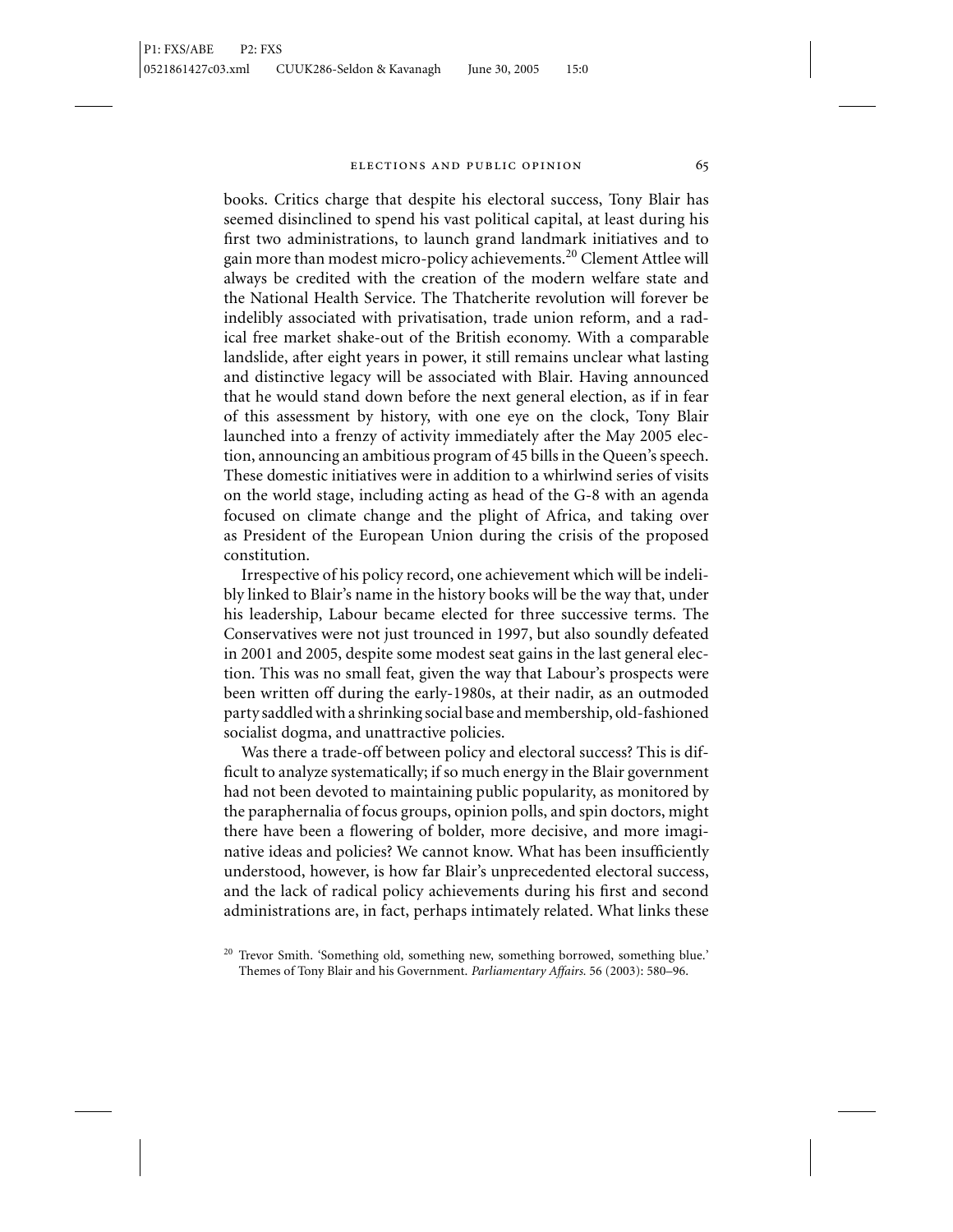is the centrist strategy which new Labour adopted, which both catapulted Blair into power in 1997 and which simultaneously tied his hands in terms of visionary policy change. So cautious moderation, located in the center of Westminster politics, has proved both a blessing and a curse for Blair. It has been the bedrock of his popular success and yet the limit of what he can do with his popularity. Blair's middle-of-the-road strategy located closest to the average voter, combined with Brown's economic management skills, and Blair's personal appeal, all contributed towards enduring electoral success. The one risky venture which clearly strayed far away from British public opinion – the Iraq adventure – illustrates the dangers of adopting policies which are clearly deeply unpopular at home. In this interpretation, it is not so much that policy was sacrificed by Blair to the alter of electoral success, but rather that the type of electoral success which Blair enjoyed brought a limited mandate for introducing radical policy change.

Will the electoral success of the Labour Party prove an enduring legacy which will outlast Blair's leadership? This is a complex issue to assess but there is little evidence for partisan realignment, understood as a process requiring long-term changes in the proportion of the electorate who identify with Labour, instead party loyalties continue to weaken over successive elections in Britain, as elsewhere. $21$  In successive BES surveys, the proportion of the British electorate who identify very strongly with any party, and the proportion who identify very strong with the Labour Party, have both eroded slightly since 1997, not strengthened. A more persuasive case can be made that Labour has been forging a broader social coalition, at least in some regards, including proving increasingly popular among women and among younger voters. Nevertheless, in the modern dealigned electorate, Labour's electoral success remains contingent rather than fixed through life-long loyalties. The party leader who succeeds Tony Blair inherits favorable odds, but far from any certainty, that Labour could well win a fourth term, albeit with a reduced majority. In particular, Labour remains vulnerable to two potential dangers in the next general election. One is the political fallout from a serious economic down-turn, where the government's reputation for competent economic management is tested and found wanting by the public. Such a crisis could be triggered by a wide range of unexpected events, for example, a sudden bursting of the housing market bubble, an American-led major

<sup>21</sup> Russell Dalton and Martin P. Wattenberg (eds.), *Parties without Partisans: Political Change in Advanced Industrialized Democracies* (Oxford, Oxford University Press, 2000).